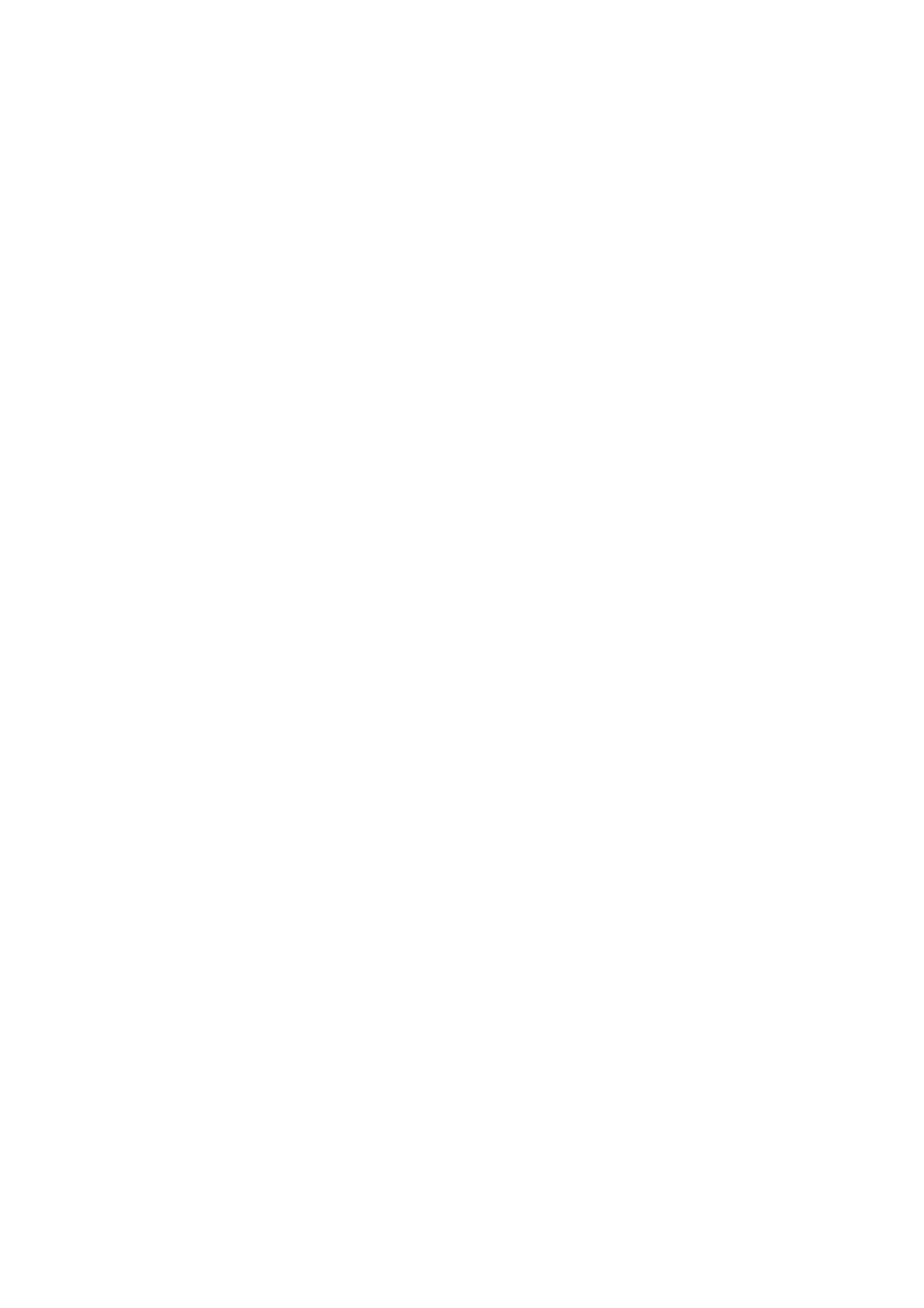# **High level review of transmission connection point forecasts: Victoria**

|              | <b>Executive summary</b>                                                         | 1  |
|--------------|----------------------------------------------------------------------------------|----|
| 1            | <b>Introduction</b>                                                              | 3  |
| 1.1          | Background                                                                       | 3  |
| 1.2          | Scope of our review                                                              | 4  |
| $\mathbf{2}$ | AEMO's maximum demand forecasting methodology                                    | 4  |
| 2.1          | Overview                                                                         | 4  |
| 2.2          | Worked example of a connection point forecast                                    | 6  |
| $\mathbf{3}$ | Review of AEMO's implementation of ACIL's<br>proposed<br>forecasting methodology | 11 |
| 3.1          | Weather normalisation                                                            | 19 |
| 3.2          | Historical trends in MDs and starting points for the forecasts                   | 21 |
| 3.3          | Issues related to solar PV                                                       | 22 |
| 4            | <b>Assessment of AEMO's forecasting procedure</b>                                | 24 |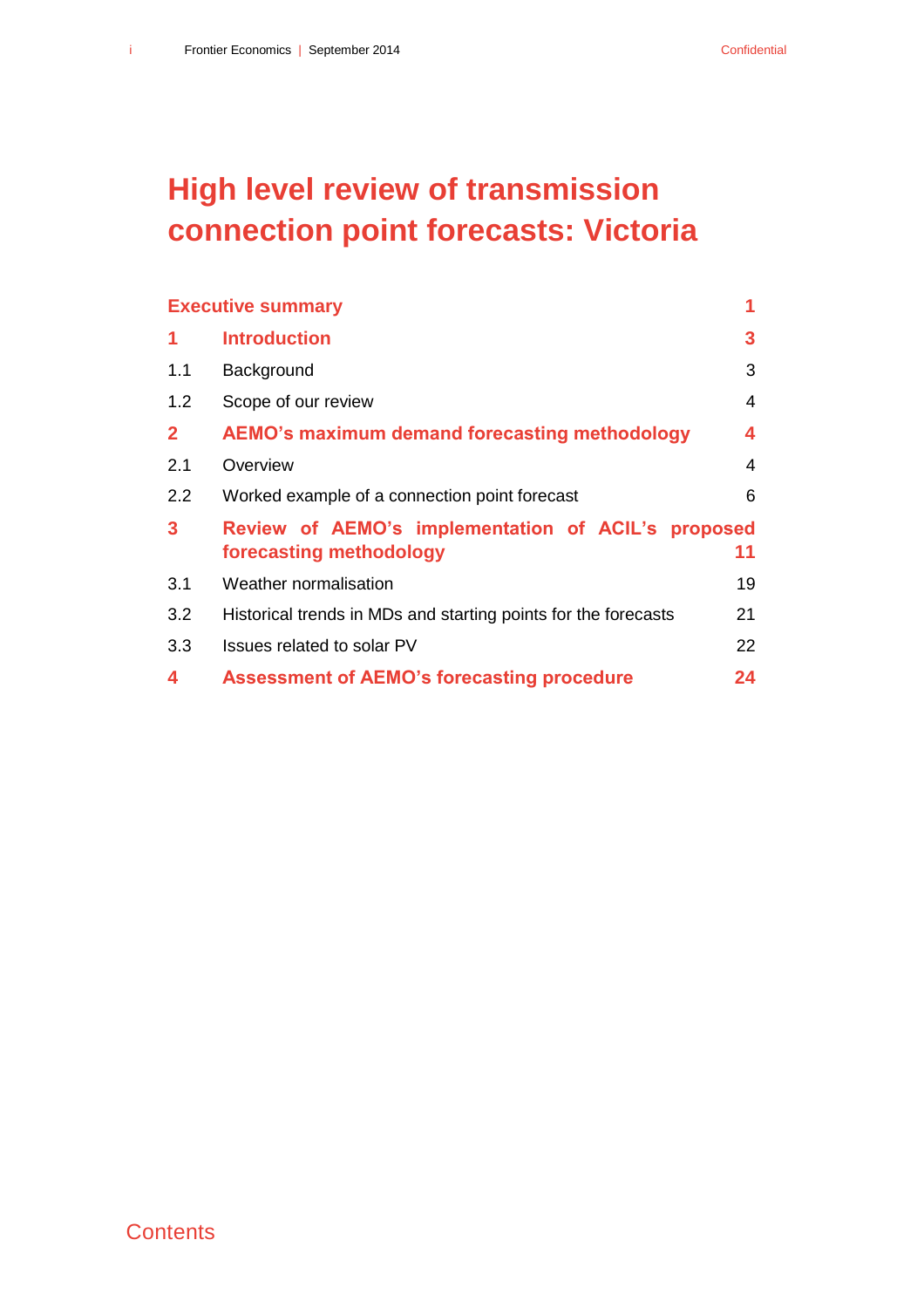# **High level review of transmission connection point forecasts: Victoria**

#### **Figures**

| Figure 1: Scope of Frontier's maximum demand methodology review          | 4  |
|--------------------------------------------------------------------------|----|
| Figure 2: Overview of ACIL's proposed methodology                        | 5  |
| Figure 3: PV, EE and block load and transfer adjustments for VKT2        | 8  |
| Figure 4: Forecast of connection point VKT2 at each stage of the process | 9  |
| Figure 5: The final non-coincident forecast for connection point VKT2    | 10 |
| Figure 6: 'Max min' temperature sensitivity model                        | 19 |
| Figure 7: Temperature sensitivity of Victorian CPs                       | 21 |

#### **Tables**

| Table 1: Summary of methodology steps and recommendations | 12 |
|-----------------------------------------------------------|----|
| Table 2: Starting points used for CPs                     | 22 |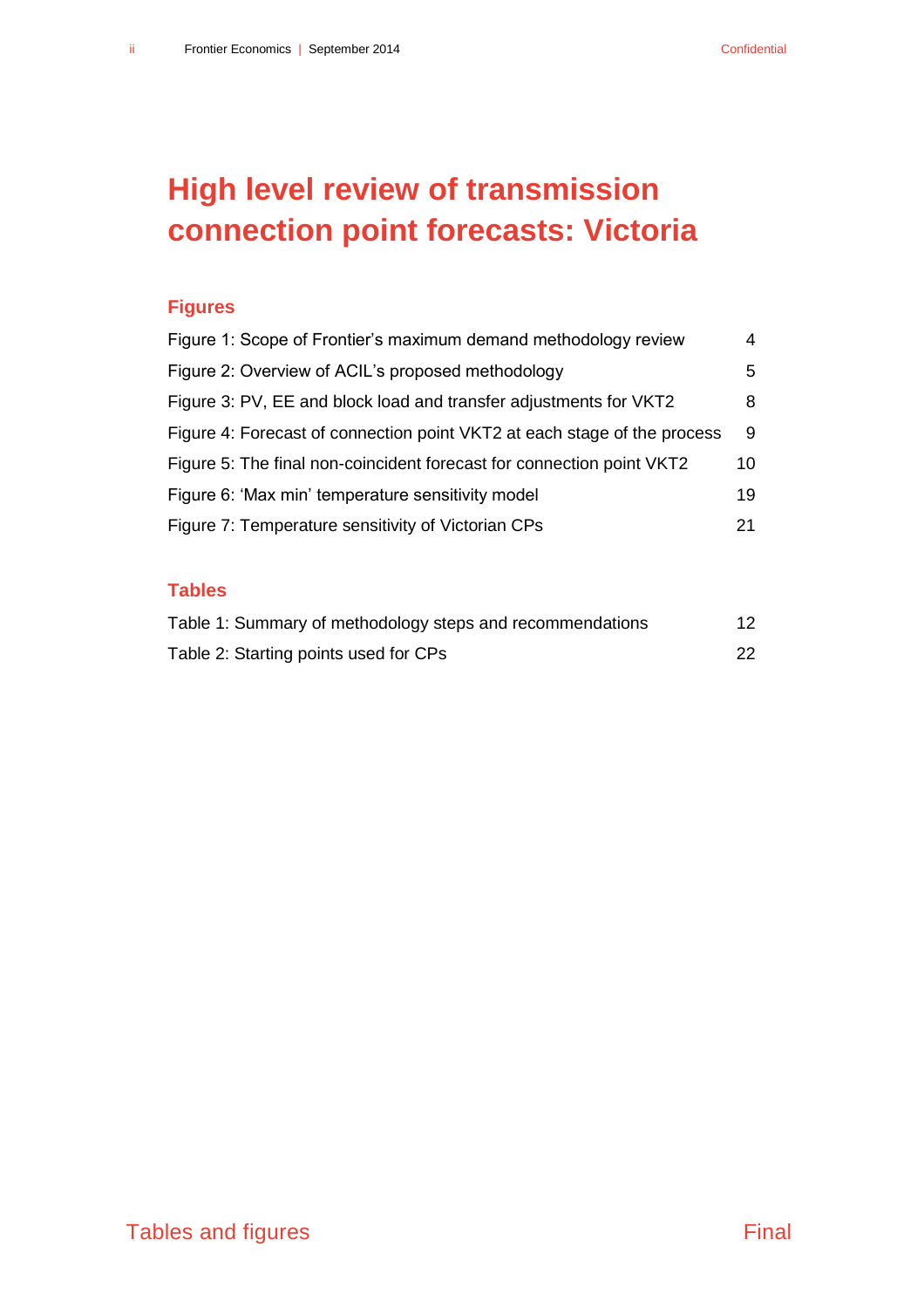## <span id="page-4-0"></span>**Executive summary**

In 2012, the Council of Australian Governments (COAG) gave AEMO responsibility for developing independent maximum demand forecasts as an independent reference for the Australian Energy Regulator's (AER's) revenue reset determinations.

AEMO commissioned ACIL Allen (ACIL) to develop methodologies for forecasting maximum demand and energy consumption at the transmission connection point (CP) level.

AEMO implemented this methodology for the first time in 2014 to produce maximum demand forecasts for transmission connection points (CPs) in New South Wales (NSW) and Tasmania (Tas). AEMO engaged Frontier Economics (Frontier) to review AEMO's implementation of the methodology for the NSW and Tas forecasts. The forecasting methodology developed further during the NSW and Tas implementation as some aspects of the original ACIL methodology required interpretation and judgment.

In 2014/15 AEMO will use the methodology developed to date to forecast maximum demand for the three remaining regions of the NEM: QLD, VIC and SA. AEMO has engaged Frontier to act as peer reviewer and advisor in this process, including:

- peer review of the models, assumptions, methodology and forecasts developed by AEMO's Connection Point Forecasting team
- provide expert advice and guidance on the data, methodology, models and forecasts, as required
- include clear identification of any issues and recommendations to address these.

This report reflects Frontier's review of AEMO's maximum demand forecasts for 61 Victorian (VIC) transmission CPs. The review and advice process included:

- a Red Flag review in which we identified key issues that should be addressed in the implementation of the methodology for forecasting maximum demand for the VIC CPs
- ongoing advice and interaction with AEMO regarding the maximum demand methodology and its implementation
- this report, which reflects a review of AEMO's VIC forecasts

The scope of Frontier's review is mainly a desktop review of AEMO's implementation of the methodology and the resulting forecasts. Frontier was not required to produce an alternative set of forecasts. The review did not involve an audit-type exercise which would include a detailed review of computer code in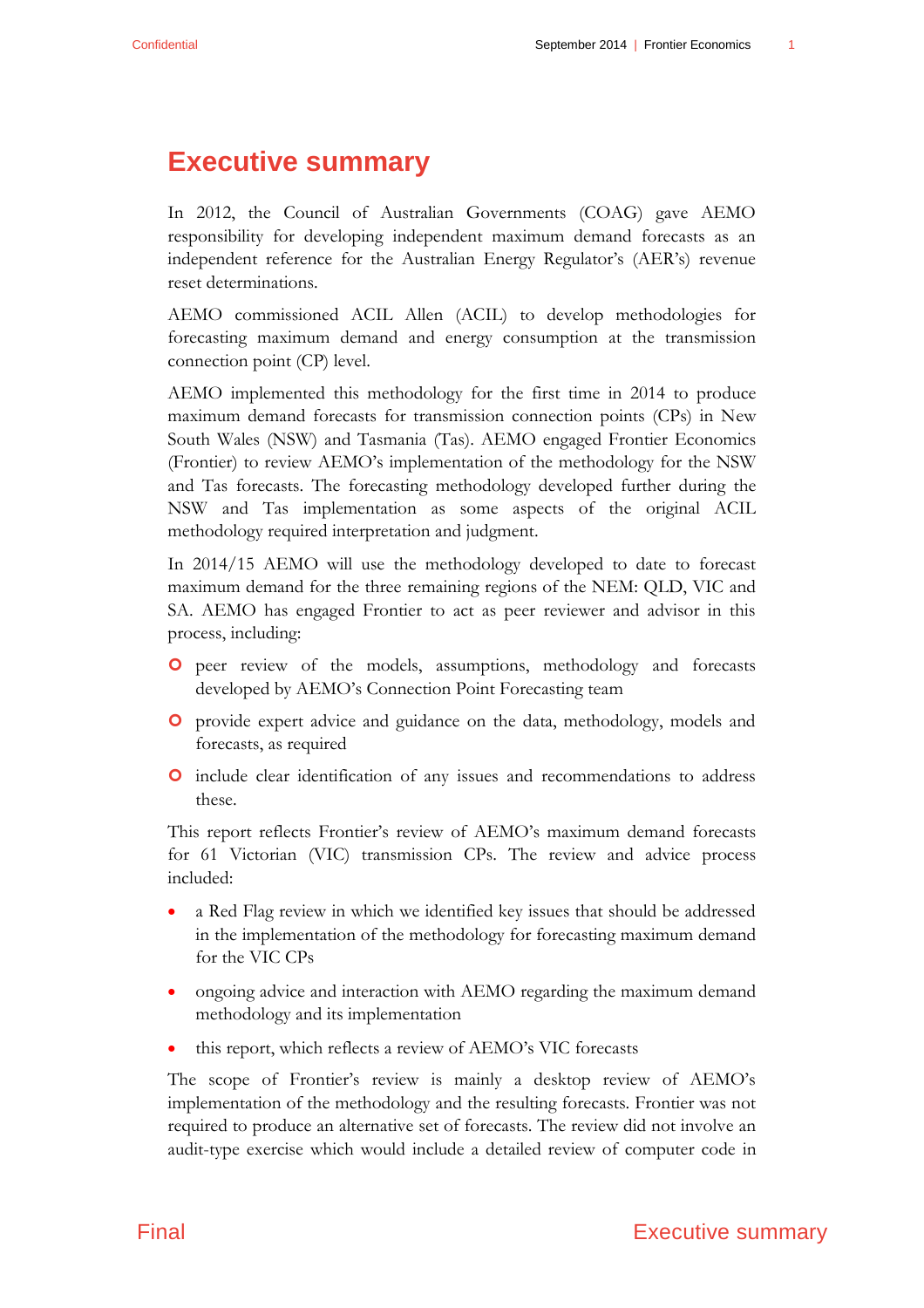the R statistical package and spreadsheet formulas to ensure that no errors were made.

On the basis of our understanding of the steps in AEMO's implementation of the maximum demand forecasting methodology for the Victorian CPs, it appears that AEMO has correctly implemented the proposed methodology, subject to some modifications to address issues that arose during the implementation process or during the previous implementation of the methodology in NSW and Tas. Some of these issues relate to areas of ACIL's original methodology where judgment calls were required to interpret the recommendations.

Frontier made a number of recommendations during the prior round of CP forecasts (NSW and Tas) and we have provided some additional recommendations for this round of VIC CP forecasts. Some of these have been implemented for the current forecasts in VIC. Other recommendations involve further analysis and could not be implemented in time for the current forecasting process. The recommendations for possible improvements are yet to be tested but we will explore these and further improvements in future rounds of CP forecasts.

Our overall assessment of the implementation of the methodology is that it meets the standard of good industry practice. The proposed methodology has been implemented in a professional manner, and where issues of concern have arisen during the implementation of the methodology, all reasonable steps have been taken, within the time and resource constraints, to ensure the statistical integrity of the forecasts.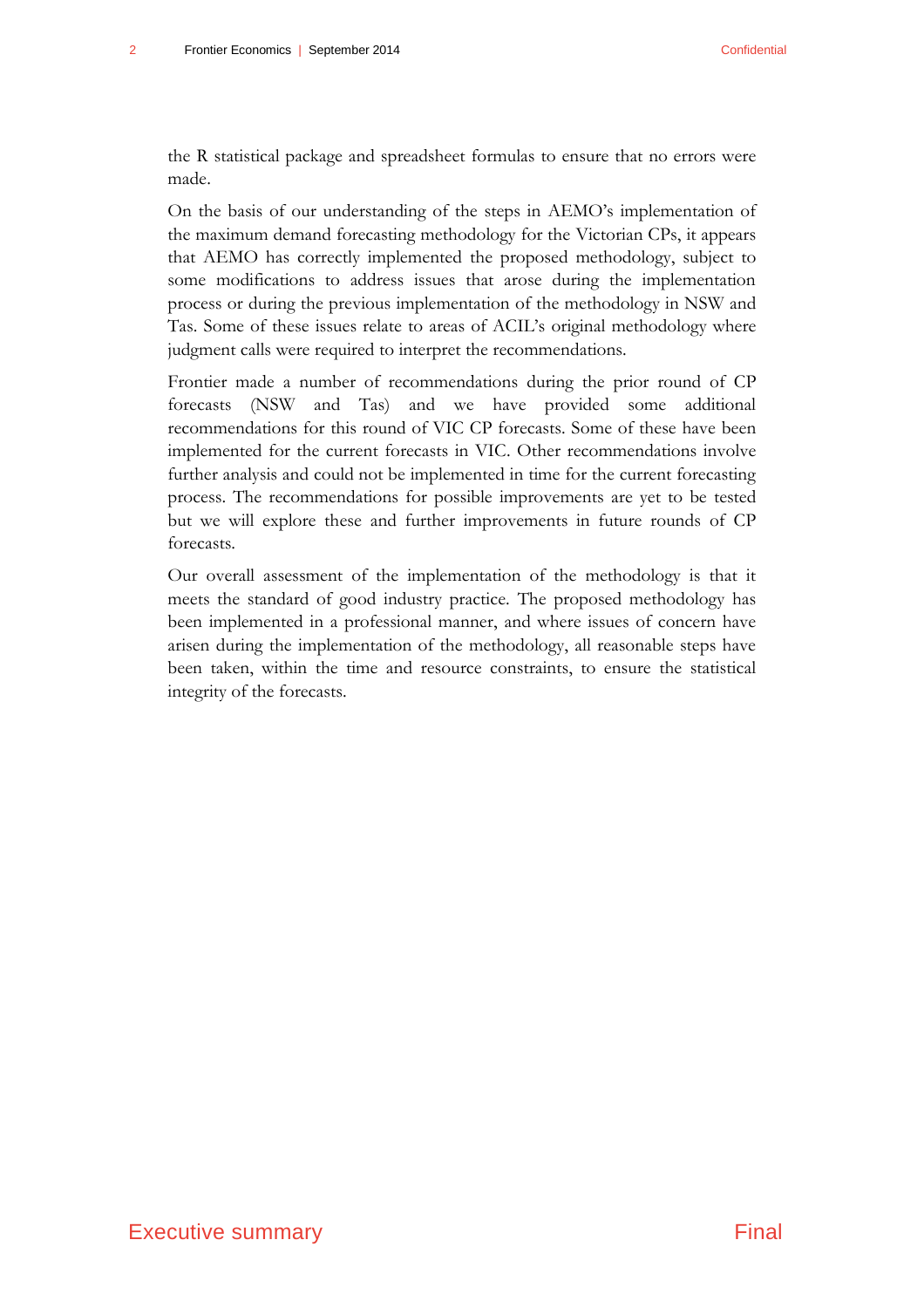## <span id="page-6-0"></span>**1 Introduction**

## **1.1 Background**

<span id="page-6-1"></span>In 2012, the Council of Australian Governments (COAG) gave the Australian Energy Market Operator (AEMO) responsibility for developing independent demand forecasts as an independent reference for the Australian Energy Regulator's (AER) revenue reset determinations.

AEMO commissioned ACIL Allen (ACIL) to develop a methodology for forecasting maximum electricity demand at the transmission connection point (CP) level. The proposed methodology was published in a report titled 'Connection Point Forecasting: A Nationally Consistent Methodology<sup>1</sup> (henceforth referred to as the ACIL Report).

In 2013-14 the maximum demand methodology was implemented for the first time to deliver maximum demand forecasts for all CPs in NSW and Tasmania. Frontier undertook an independent peer review of AEMO's implementation of the ACIL methodology in those regions. The forecasting methodology was further developed during that forecasting round as some aspects of the original ACIL methodology required interpretation and judgment.

This current review covers AEMO's maximum demand forecasts for CPs in Victoria. These forecasts enable AEMO to provide input into the upcoming revenue reset assessments for this jurisdiction by the Australian Energy Regulator (AER). AEMO has engaged Frontier to act as peer reviewer and advisor in this process. In this report we present a high level overview of the review process and an assessment of AEMO's implementation of the methodology. The review and advice process consisted of a number of steps:

- a Red Flag review in which we identified key issues that should be addressed in the implementation of ACIL's methodology for forecasting maximum demand for the Victorian CPs to ensure the statistical integrity of the resulting forecasts
- ongoing advice and interaction with AEMO regarding the maximum demand methodology and its implementation
- this report, which reflects a review of AEMO's forecasts

 $\overline{a}$ 

1

[http://www.aemo.com.au/Electricity/Planning/Forecasting/~/media/Files/Other/planning/Con](http://www.aemo.com.au/Electricity/Planning/Forecasting/~/media/Files/Other/planning/ConnectionPointForecastingANationallyConsistentMethodologyforForecastingMaximumElectricityDemandpdf.ashx) [nectionPointForecastingANationallyConsistentMethodologyforForecastingMaximumElectricityDem](http://www.aemo.com.au/Electricity/Planning/Forecasting/~/media/Files/Other/planning/ConnectionPointForecastingANationallyConsistentMethodologyforForecastingMaximumElectricityDemandpdf.ashx) [andpdf.ashx](http://www.aemo.com.au/Electricity/Planning/Forecasting/~/media/Files/Other/planning/ConnectionPointForecastingANationallyConsistentMethodologyforForecastingMaximumElectricityDemandpdf.ashx)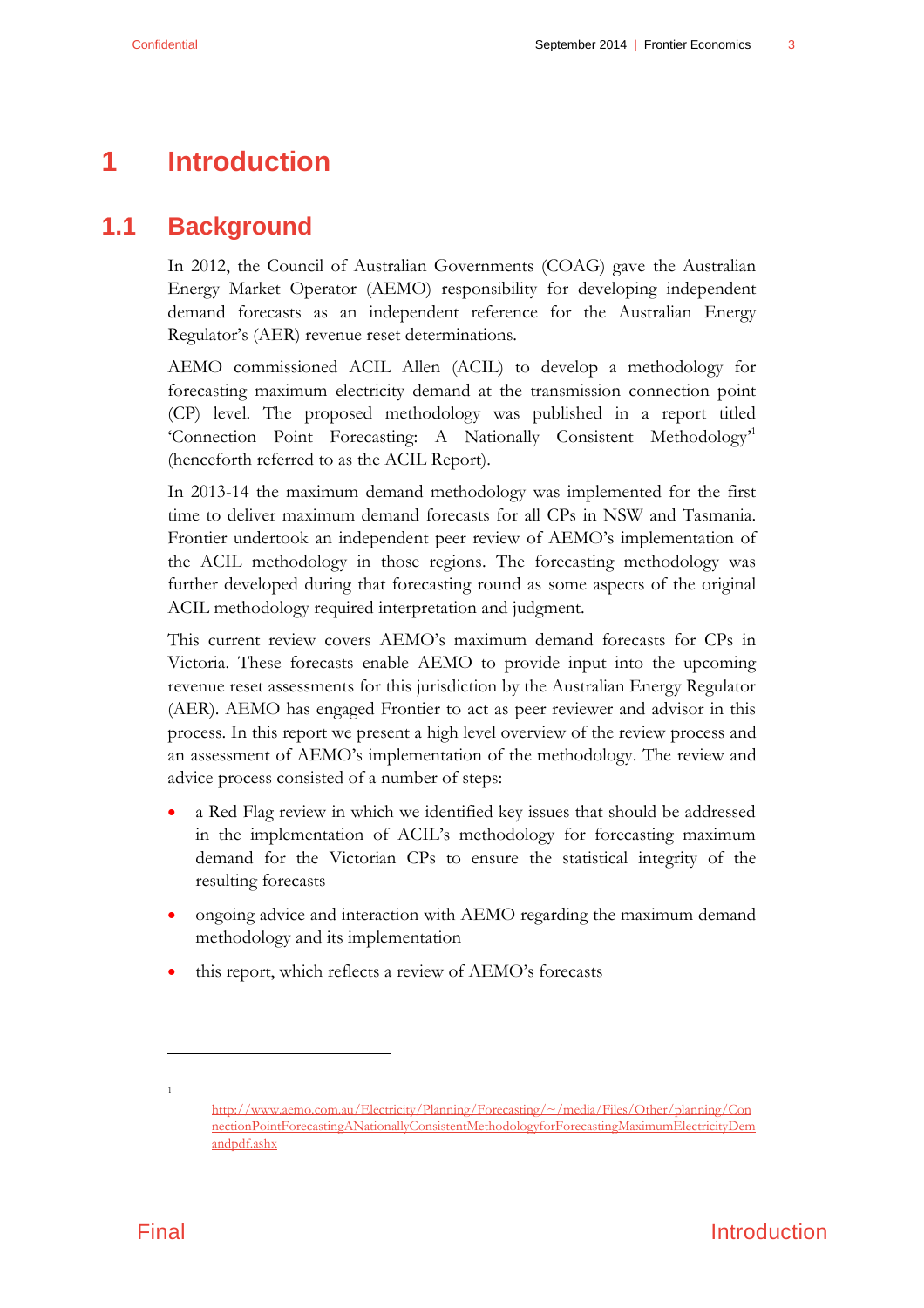### **1.2 Scope of our review**

<span id="page-7-0"></span>Forecasting maximum demand at the CP level involves completing a number of interlinked steps. A simplified schematic representation of these steps is presented in [Figure 1.](#page-7-3) The scope of our engagement does not involve an indepth review of all the steps involved in deriving the forecasts. Steps that have not been reviewed in any detail are shown as 'outside the scope of this review'.

In undertaking this review, we have assumed that appropriate investigations have been undertaken to select the required inputs, and that the preparation of the data used for the modelling has been performed to a professional standard. We have also assumed that the computer code has been checked carefully and does what it is intended to do (i.e. it is outside our scope to provide quality assurance or checks on the correctness of the computer code).



<span id="page-7-3"></span>

<span id="page-7-1"></span>*Source: Frontier Economics*

## **2 AEMO's maximum demand forecasting methodology**

### **2.1 Overview**

<span id="page-7-2"></span>AEMO's forecasting methodology is an implementation of ACIL's proposed methodology for forecasting maximum demand at the CP level. Separate forecasts are produced for summer and for winter maximum demands.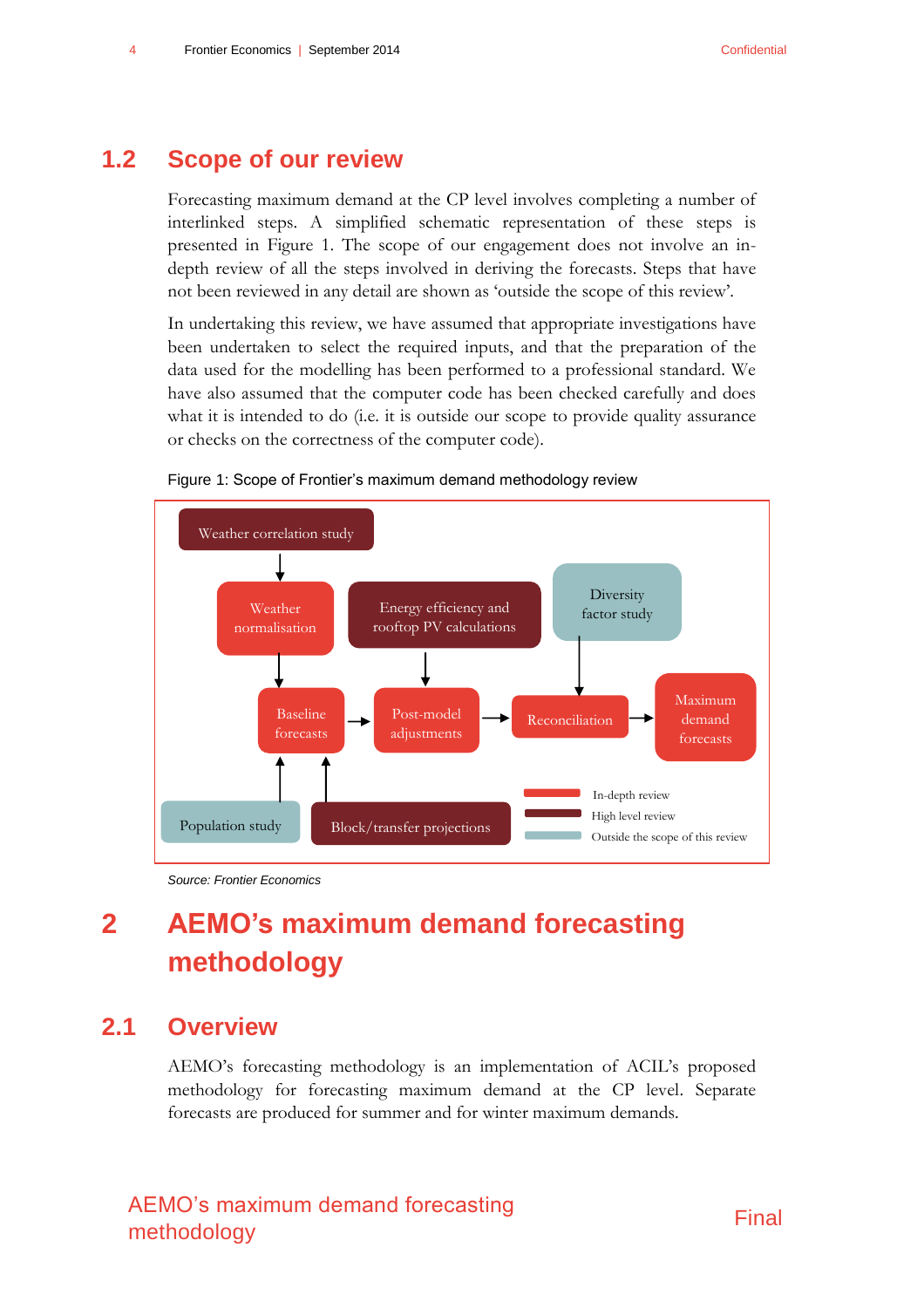A high level summary of ACIL's proposed methodology for forecasting maximum demand at the connection point level is presented in [Figure 2.](#page-8-0) The steps involved are described in detail in the ACIL report. Some modifications were made to the proposed methodology in response to issues arising during its implementation in the prior round of forecasts (NSW and Tas) and during the current round of forecasts (VIC)



<span id="page-8-0"></span>Figure 2: Overview of ACIL's proposed methodology

*Source: ACIL Allen (2013), Connection Point Forecasting*

AEMO's methodology consists of the following main steps:

- 1. Data collection and manipulation. This step consists of the collection of load and temperature data, adjustments of load data for large industrial loads and embedded generation, and the treatment of influential and missing observations.
- 2. Weather normalisation. This step involves specification and estimation of temperature sensitivity models for daily maximum demand, followed by a simulation exercise to determine the P50 (POE50) and P90  $(DOE10)^2$  levels of maximum demand for each historical year.
- 3. Selection of a starting point for the demand forecasts. The starting point is a choice between the last point on the trend line through the P50 (POE50) and P90 (POE10) historical demands ("off the line") or the last actual observation for the POE historical demands ("off the point"). The choice depends on how well the trend line fits the data.
- 4. Determination of a growth rate. The growth rate is determined from either the trend line through the historical demands or anticipated population growth in the local area. In some cases a zero growth rate is assumed.
- 5. Calculation of baseline forecasts. This is done by applying the growth rate to the starting point.



 $\overline{a}$ 

<sup>&</sup>lt;sup>2</sup> Throughout this report the 90<sup>th</sup> Percentile (P90) corresponds to the 10% probability of exceedence (POE10).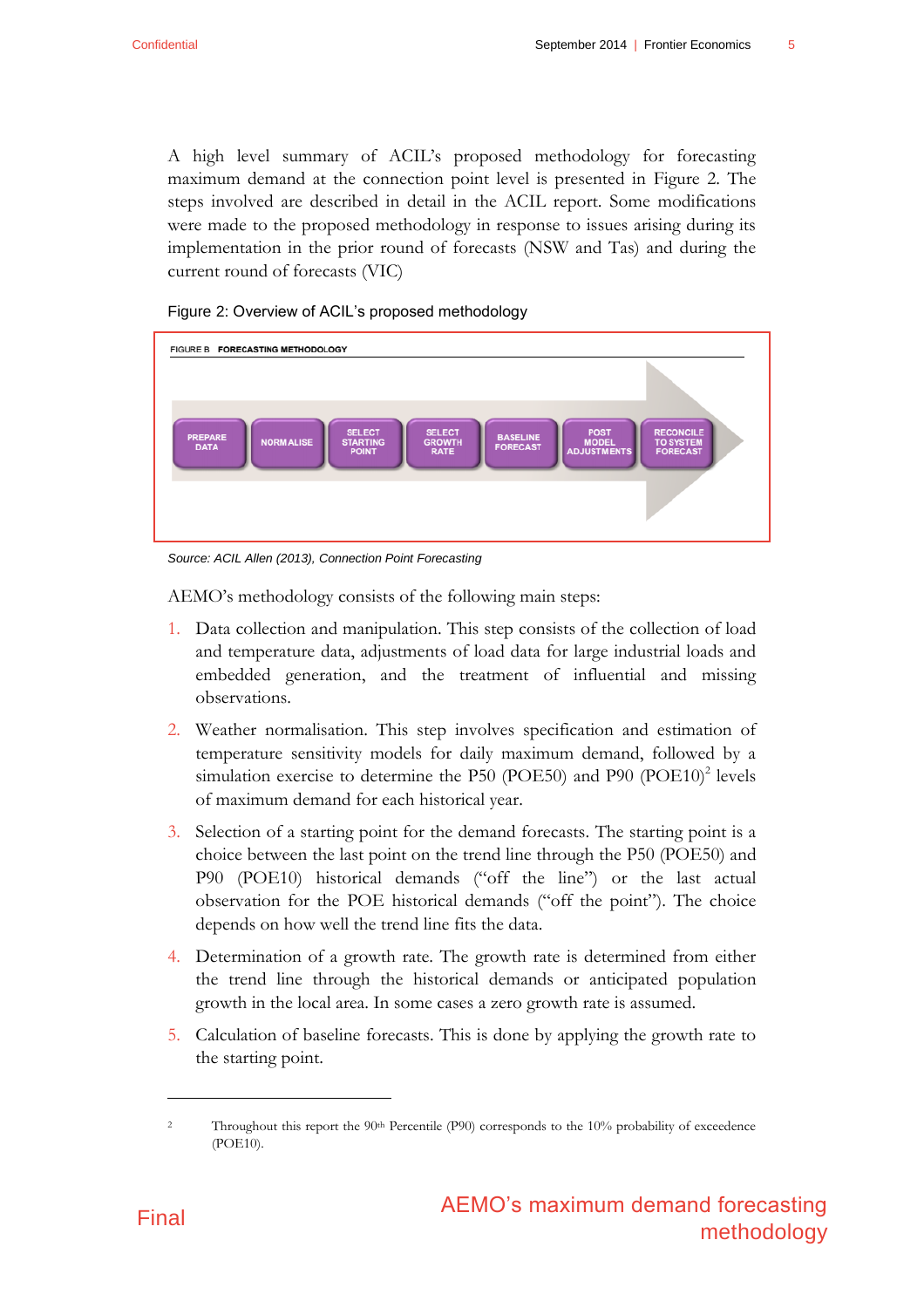- 6. Post-modelling adjustments for photovoltaic solar generation (PV), energy efficiency improvements (EE) and block loads and transfers.
- <span id="page-9-0"></span>7. Reconciliation of CP maximum demand forecasts to system maximum demand forecasts.

### **2.2 Worked example of a connection point forecast**

[Figure 4](#page-12-0) presents an example of some of the main stages of the forecasting process for the Keilor (Jemena) 66 kV connection point (VKT2) in Victoria. The different panels of the chart represent different seasons (Summer and Winter) on the top X-axis, and different levels of the probability of exceedence (POE) of annual maximum demand on the far right Y-axis. P50 is the percentile corresponding to a POE of 50%, or POE50, and P90 is the percentile corresponding to a POE of 10%, or POE10. The legend in the chart is ordered by the stage of the process.

AEMO's implementation of ACIL's methodology begins with data cleaning, followed by weather normalisation to obtain estimates of the historical POE50 and POE10 levels of annual MD. These MDs are shown in [Figure 4](#page-12-0) as:

- 'Actual MD' measured maximum demand at the connection point less non-PV embedded generation and major industrial loads.
- **Working day MD'** the **Actual MD** excluding non-working days.<sup>3</sup>
- '**Simulated POE**' the result of the weather normalisation and simulation process.

The intent of the weather normalisation process is to remove the effects of extreme weather events on maximum demand, revealing an underlying trend. Hence in [Figure 4,](#page-12-0) particularly in summer, **Simulated POE** is less volatile than the **Actual MD** because the effects of varying weather have been removed.

Once the effects of weather have been accounted for, the next stage is to adjust the simulated historical P50 and P90 data for historical PV, block loads and load transfers, which results in the '**Adjusted simulated POE**' traces. <sup>4</sup> [Figure 3](#page-11-0)

l



<sup>3</sup> In earlier reports we did not plot the 'Working day MD' line, moving from 'Actual MD' straight to 'Simulated POE'. Over the course of the review process, the possibility that the 'Simulated POE' line could be significantly driven by data cleaning has become apparent, hence the inclusion of the 'Working day MD' line.

<sup>4</sup> Historical PV output is *added* to the historical simulations *before* establishing the growth trend. This is so that the underlying trend in MD is not affected by growing PV output over time. Once the underlying trend is established and forecasts produced, the estimated PV impact on MD in the future is later *subtracted* from the forecast. Similar adjustments to the *historical* simulations for energy efficiency (EE) are not applied as the National Electricity Forecasting Report (NEFR) assumes that EE growth is linear and is already fully reflected in the historical trend. For EE, only deviations from the established trend in the future are applied.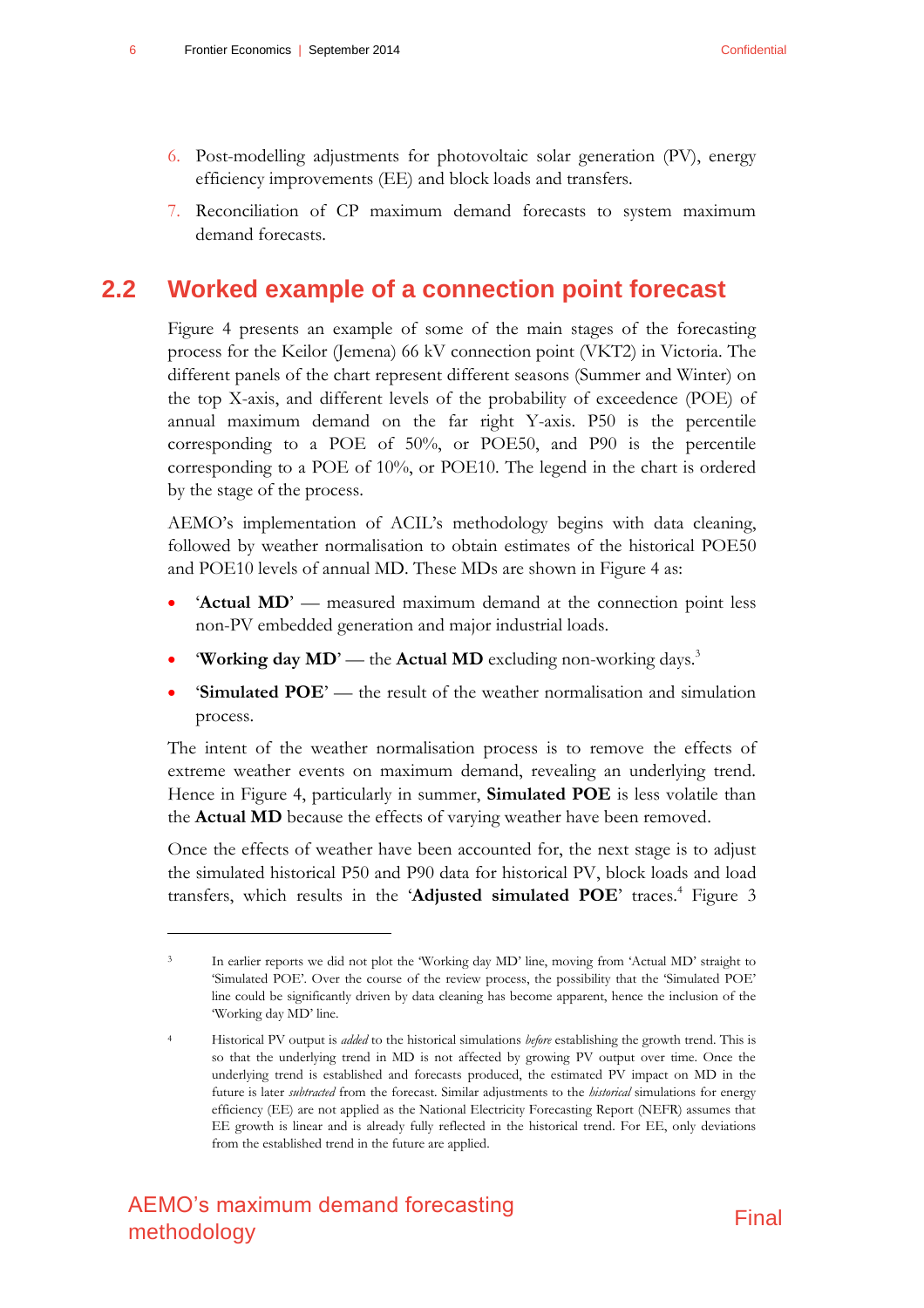shows the relevant adjustments for VKT2. 5 In VKT2 these adjustments are minor so the '**Simulated POE**' and the '**Adjusted simulated POE**' traces virtually coincide.

The '**Trend line**' in each panel is the linear time trend through the '**Adjusted simulated POE**', and generally provides the growth rate for the '**Baseline forecast**' line in the chart. If the trend line is a bad fit (based on statistical tests) the growth rate will be 'overruled' using either an Australian Bureau of Statistics Local Government Area (LGA) population growth rate or a zero growth rate in its place. In the instance of VKT2, statistical tests determined the trend line is a good fit, hence it is used to generate the 'Baseline forecast'.

The '**Baseline forecast**' line can start either from the last point on the 'Trend line' or from the last observed (adjusted) simulated data point. The decision on whether to start the forecasts 'off the line' or 'off the point' is based on further statistical tests and discussed in more detail in the next section. The Summer P50 panel is an example of a baseline forecast 'off the line', while the Winter P50 panel is an example 'off the point'.

The '**Adjusted baseline forecast**' reflects the '**Baseline forecast**' with adjustments made for *future* block loads and transfers, PV and energy efficiency improvements, as outlined in [Figure 3.](#page-11-0)



 $\overline{a}$ 

<sup>5</sup> The adjustments at this stage don't include the major industrial load and embedded generation adjustments made prior to the weather normalisation process, which is part of the data preparation stage.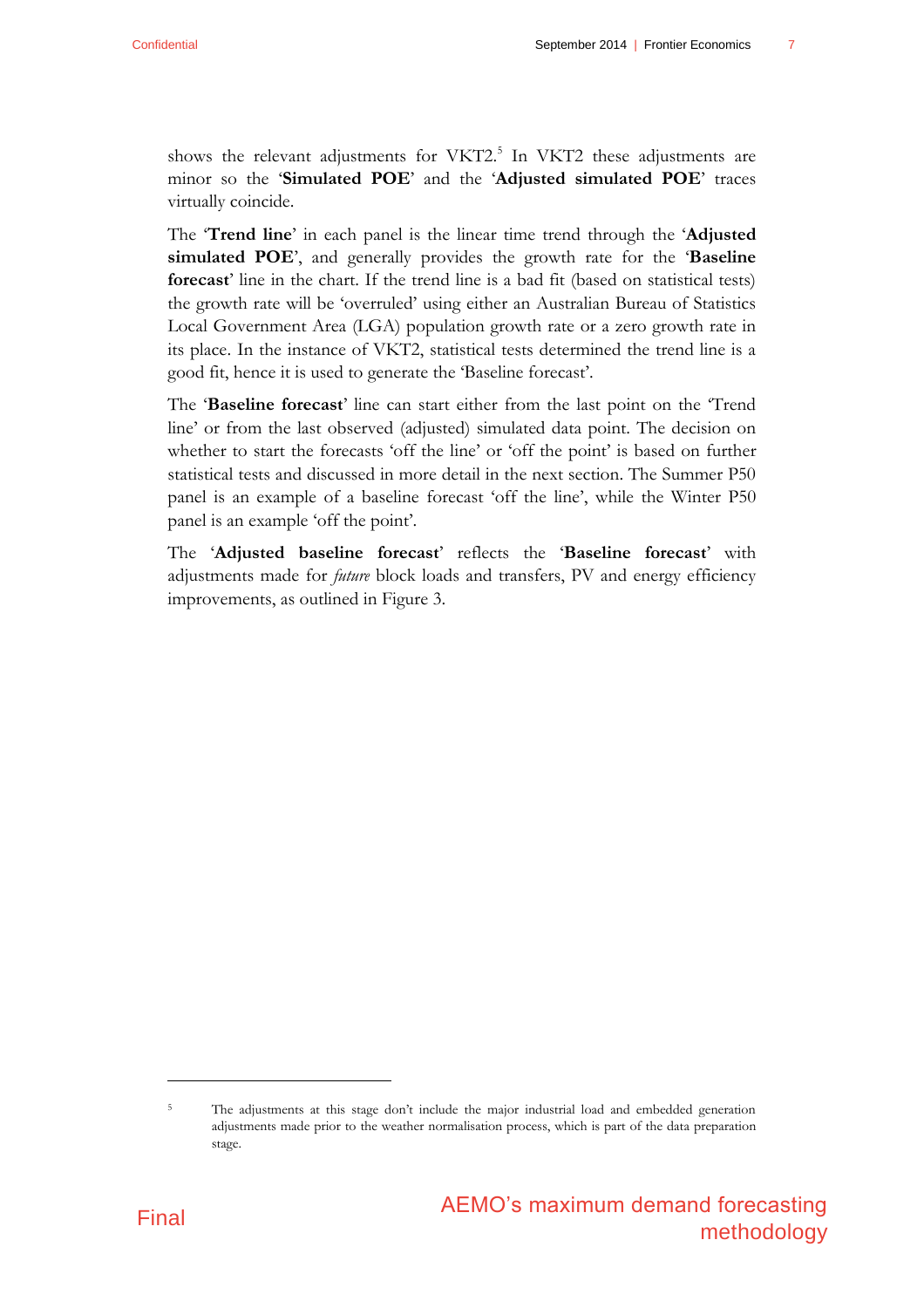

<span id="page-11-0"></span>Figure 3: PV, EE and block load and transfer adjustments for VKT2

*Source: Compiled from AEMO data.*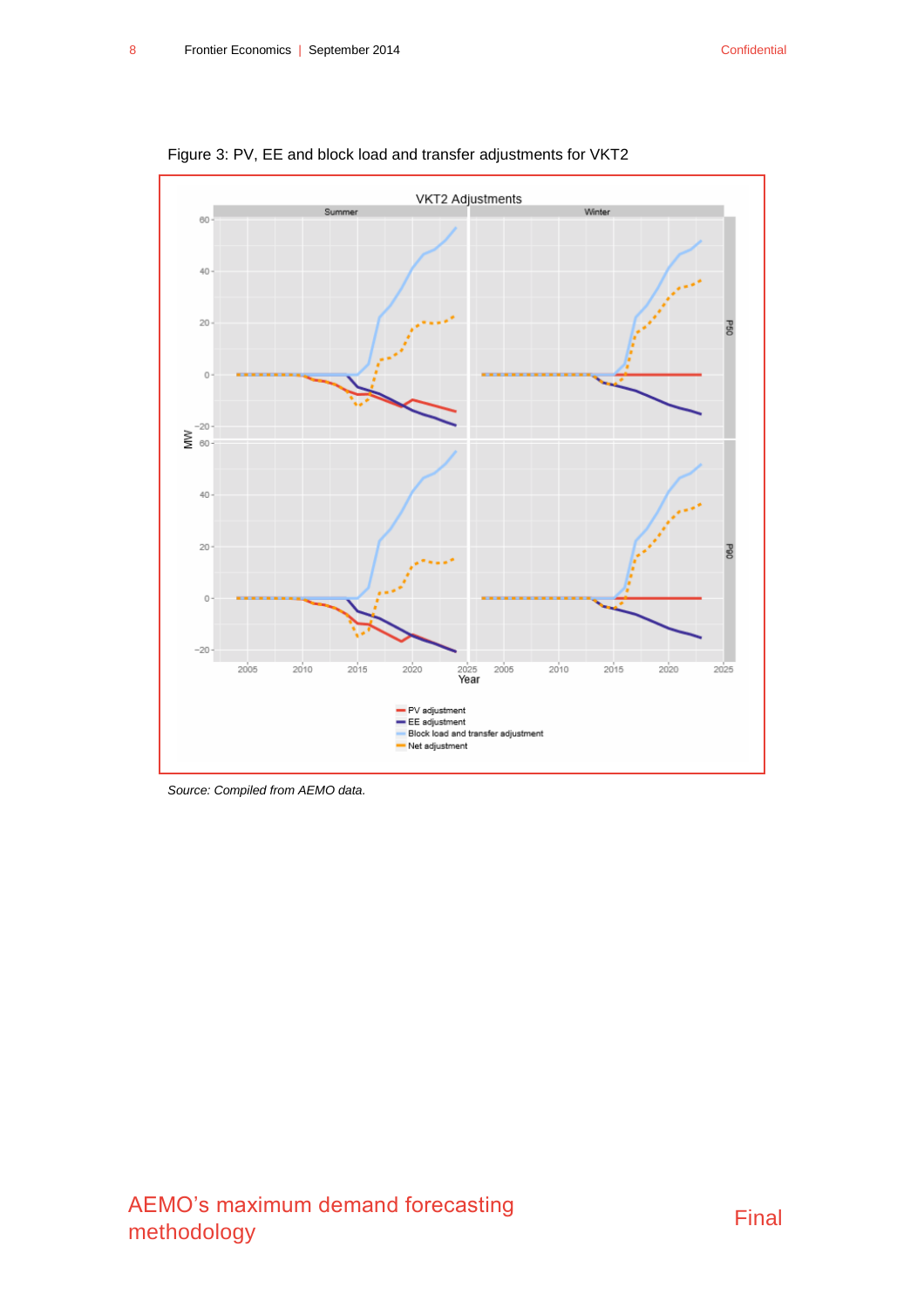

<span id="page-12-0"></span>

*Source: Compiled from AEMO data*

The final three stages of the forecasting process shown in the chart relate to the reconciliation process, in which the forecasts are reconciled with AEMO's system level MD forecasts produced for the National Electricity Forecasting Report (NEFR).

 For each CP, a diversity factor is used to convert the adjusted baseline forecast (which reflects a non-coincident CP peak) to forecasts of coincident maximum demand (CMD), i.e. the demand for that connection point at the time of system peak. This step is plotted as the '**Coincident baseline forecast**' line. The diversity factor will always be less than or equal to one as the coincident peak is always less than or equal to the non-coincident peak.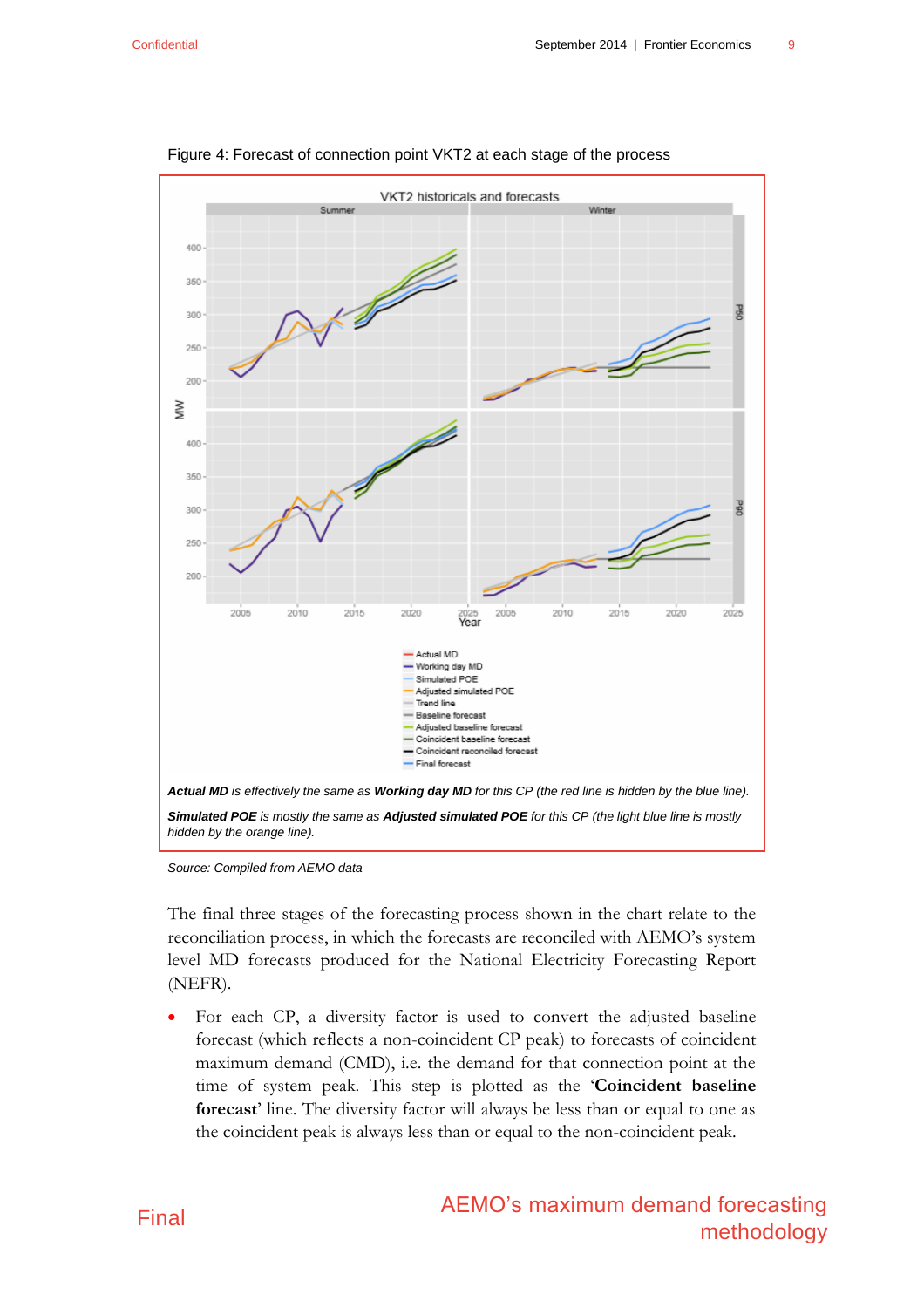- The CMDs are then adjusted by a scaling factor which ensures that, in each forecast year, the sum of the scaled CMDs across connection points corresponds to the NEFR regional level forecasts. The '**Coincident reconciled forecast**' line in [Figure 4](#page-12-0) shows the result of the reconciliation stage at the time of system peak (i.e. the scaled CMDs).
- The '**Final forecast**' line shows the corresponding forecasts at the time of the CP's local peak, which is obtained by applying the diversity factor in reverse. This reflects the non-coincident peak after having adjusted for the scaling factors to ensure that the CP forecasts are consistent with the system/region forecasts.

[Figure 5](#page-13-0) shows the historical actual MD data and the final forecasts for VKT2 without the intermediate steps.



<span id="page-13-0"></span>Figure 5: The final non-coincident forecast for connection point VKT2

*Source: Compiled from AEMO data*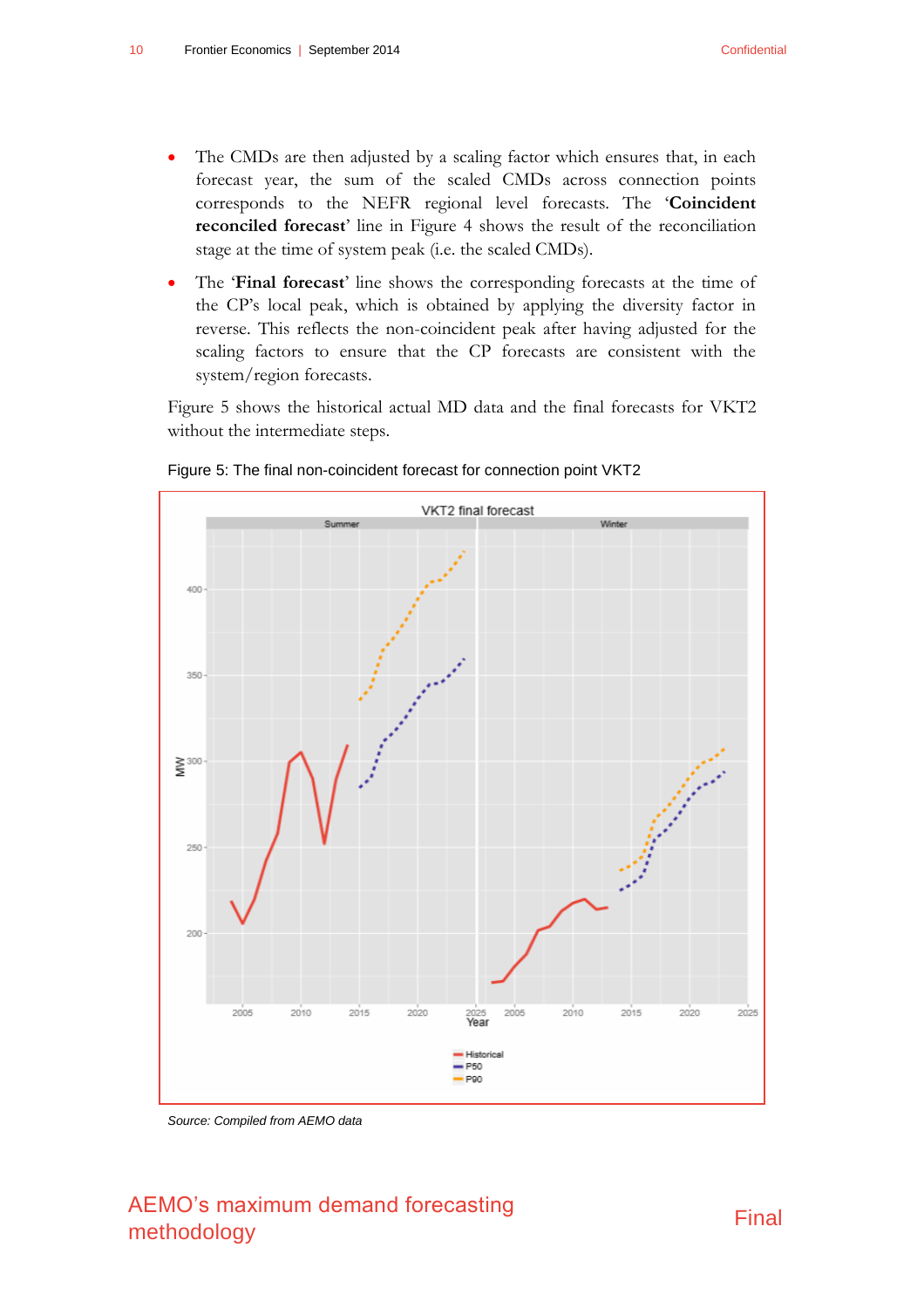## <span id="page-14-0"></span>**3 Review of AEMO's implementation of ACIL's proposed forecasting methodology**

In this section we review AEMO's implementation of the forecasting methodology outlined in the ACIL Report. [Table 1](#page-15-0) provides a summary of the main steps in ACIL's proposed methology, where further decisions were required during AEMO's implementation of the methodology, and Frontier's recommendations. It also indicates some areas where additional analysis is required to refine the methodology.

In the following sections we expand on some of the more complex conceptual issues arising in the implementation of ACIL's proposed methodology, including areas that may require further refinement for future implementations.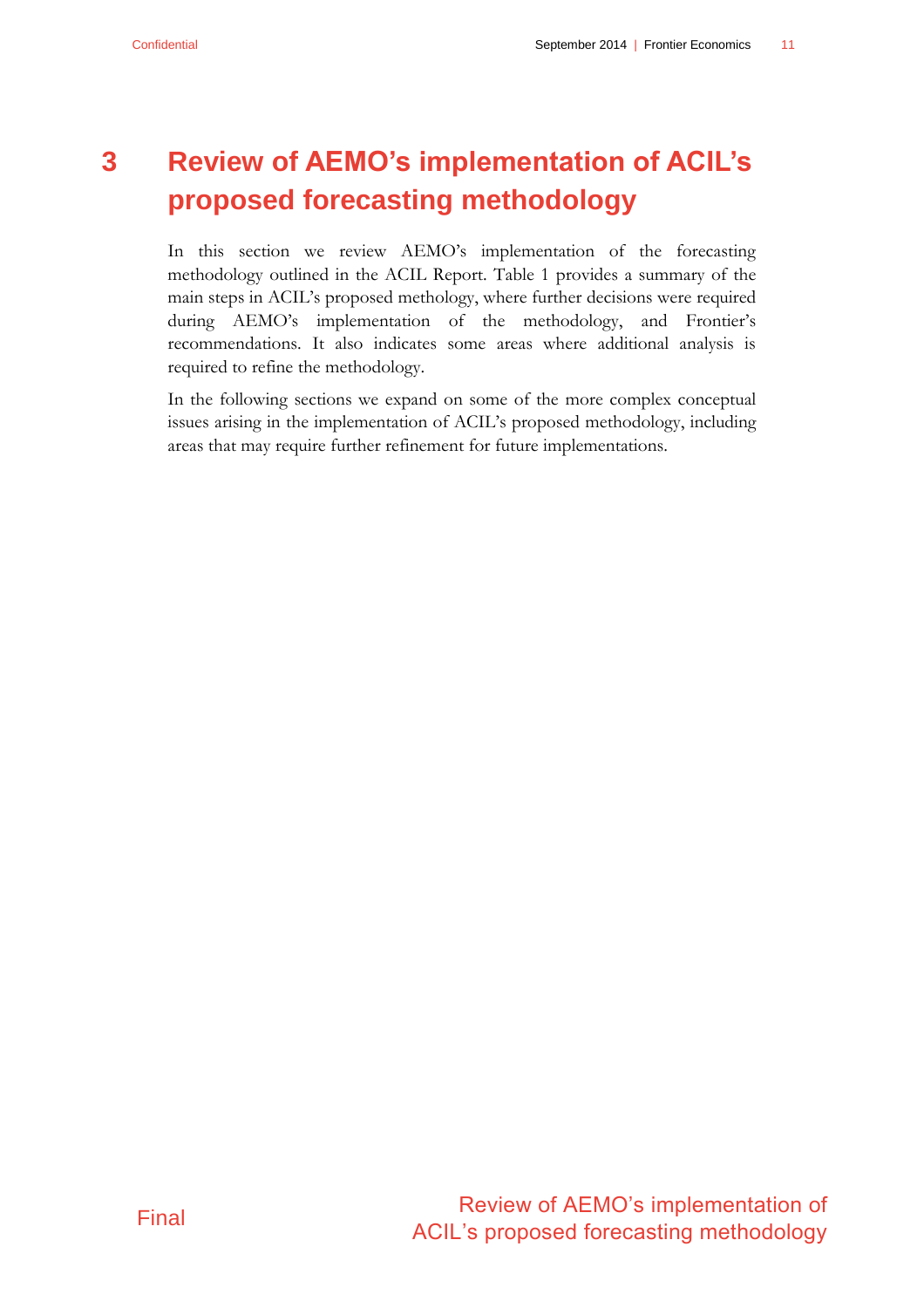#### Table 1: Summary of methodology steps and recommendations

<span id="page-15-0"></span>

| <b>Step</b>         | <b>ACIL approach (summarised)</b>                                                                                                                                                                                                                                                                                                                                      | <b>Further decisions during</b><br>implementation                                                                                                                                                                                                                                                                                                                                                                                                                                                                                                                                                                                                                                                                                                               | <b>Resolution/recommendation and notes</b>                                                                                                                                                                                                                                                                                                                                                                                                                                                                                                                                                                                                                                                                                                                                                                                                                                                                                                                                                                                                                                                                                                                                                                                                                                                                                                                                                                                                                                                                                                                                                                                              |
|---------------------|------------------------------------------------------------------------------------------------------------------------------------------------------------------------------------------------------------------------------------------------------------------------------------------------------------------------------------------------------------------------|-----------------------------------------------------------------------------------------------------------------------------------------------------------------------------------------------------------------------------------------------------------------------------------------------------------------------------------------------------------------------------------------------------------------------------------------------------------------------------------------------------------------------------------------------------------------------------------------------------------------------------------------------------------------------------------------------------------------------------------------------------------------|-----------------------------------------------------------------------------------------------------------------------------------------------------------------------------------------------------------------------------------------------------------------------------------------------------------------------------------------------------------------------------------------------------------------------------------------------------------------------------------------------------------------------------------------------------------------------------------------------------------------------------------------------------------------------------------------------------------------------------------------------------------------------------------------------------------------------------------------------------------------------------------------------------------------------------------------------------------------------------------------------------------------------------------------------------------------------------------------------------------------------------------------------------------------------------------------------------------------------------------------------------------------------------------------------------------------------------------------------------------------------------------------------------------------------------------------------------------------------------------------------------------------------------------------------------------------------------------------------------------------------------------------|
| Data<br>preparation | Prior to undertaking any regression<br>modelling, daily maximum demand<br>and weather data should be<br>modified to:<br>• remove known block load and<br>transfers,<br>these<br>as<br>are<br>exogenous<br>• remove weekends and public<br>holidays<br>ʻmildʻ<br>$\bullet$ remove<br>days<br>and<br>misclassified<br>potentially<br>days<br>(which appear as outliers). | Embedded generation is added to<br>the demand data; large industrial<br>load is netted out for weather<br>normalisation.<br>Offsetting<br>adjustments are made later.<br>The range of days to be excluded<br>as 'public holidays' requires some<br>AEMO's<br>judgment.<br>original<br>definition of 'public<br>holidavs'<br>applied in the draft forecasts for<br>VIC CPs meant that data from 23 <sup>rd</sup><br>December to $2^{nd}$ January were<br>excluded. Closer inspection of<br>individual<br>connection<br>points<br>that this should be<br>revealed<br>extended further to avoid the<br>inclusion of days with low MD due<br>to ongoing holiday activity.<br>The threshold temperature for a<br>"mild day" (to exclude data) is also<br>subjective. | Frontier has not inspected the files providing details of the removal of major<br>industrial load or the addition of embedded generation. We understand that in<br>some cases data was not available, and AEMO has made judgment calls on<br>appropriate block load/transfer adjustments.<br>A detailed inspection of the CP VBL6 revealed that the week before Christmas and<br>the week after New Year's Day had particularly low MDs so that these days<br>appeared as outliers in the temperature regressions. This led to negative<br>skewness in the regression residuals and increased the standard error of the<br>regressions, thereby resulting in higher baseline forecasts. Additionally, this<br>inspection revealed that the rule for excluding 'mild temperature' days was set<br>quite low for this particular connection point, prompting a review of temperature-<br>based exclusion rules. We expect that the simulation results would be less<br>sensitive to these changes/assumptions if data pooling were adopted for the<br>weather normalisation (discussed below).<br>As a general rule, there is a risk of bias where data is excluded on the basis<br>of a demand threshold. One exception to this rule is using a threshold as a proxy<br>for a dummy variable for load switching. For example, a connection point load may<br>appear to have two 'states', high load and low load, based on whether agricultural<br>refrigeration is occurring at the time. In this instance, excluding data based on a<br>demand threshold is acceptable.<br>This approach generally appears reasonable and appropriate. |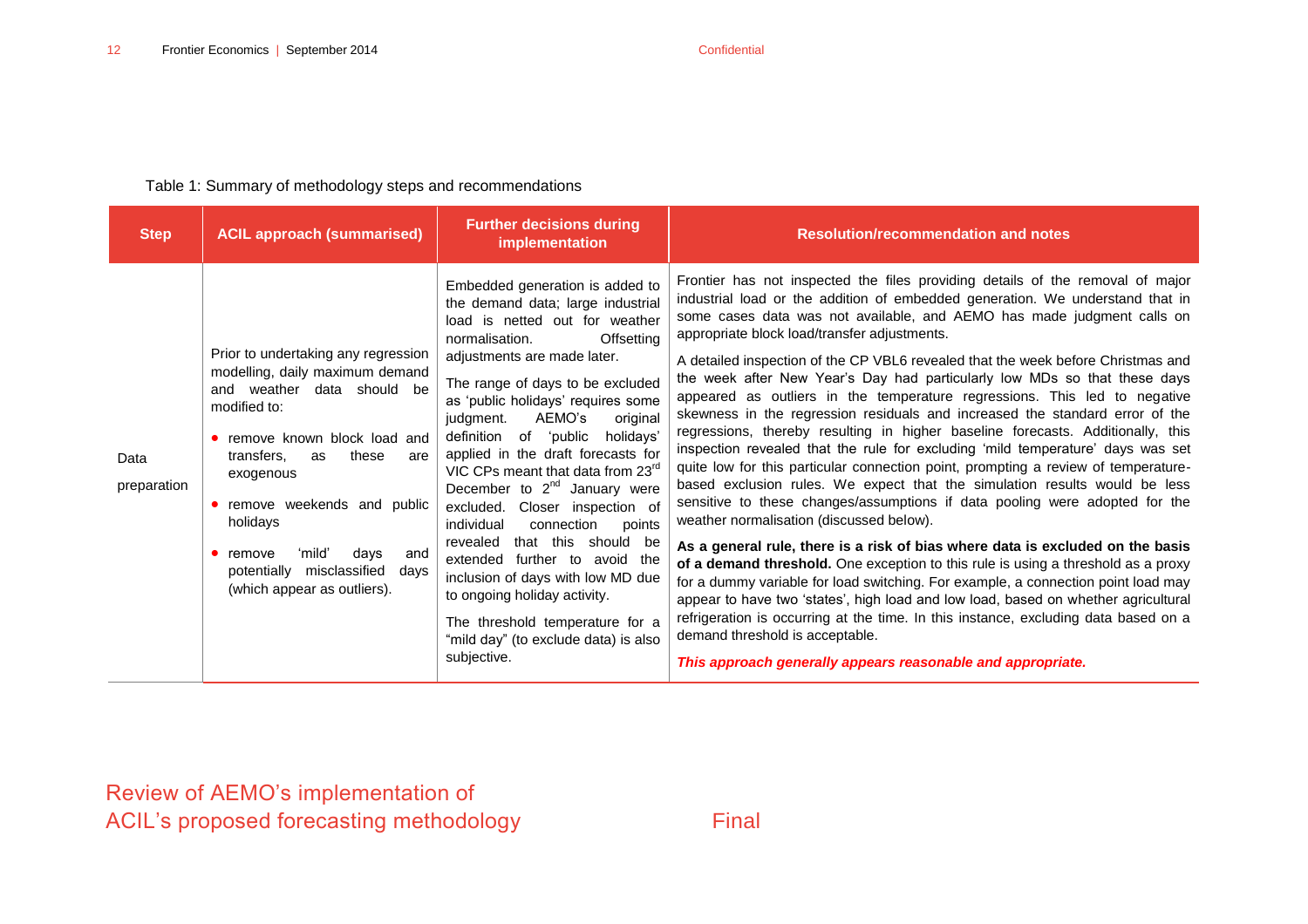| <b>Step</b>                   | <b>ACIL approach (summarised)</b>                                                                                                                                                                                                                                                                                                                                                                                                                                                                                                                                | <b>Further decisions during</b><br>implementation                                                                                                                                                                                                                                                   | <b>Resolution/recommendation and notes</b>                                                                                                                                                                                                                                                                                                                                                                                                                                                                                                                                                                                                                                                                                                                                                                                                                                                                                                                                                                                                                                                                                                                                                                                                                                                                                                                                                                                                                                                                                                                                                                                                                                                                                                                             |
|-------------------------------|------------------------------------------------------------------------------------------------------------------------------------------------------------------------------------------------------------------------------------------------------------------------------------------------------------------------------------------------------------------------------------------------------------------------------------------------------------------------------------------------------------------------------------------------------------------|-----------------------------------------------------------------------------------------------------------------------------------------------------------------------------------------------------------------------------------------------------------------------------------------------------|------------------------------------------------------------------------------------------------------------------------------------------------------------------------------------------------------------------------------------------------------------------------------------------------------------------------------------------------------------------------------------------------------------------------------------------------------------------------------------------------------------------------------------------------------------------------------------------------------------------------------------------------------------------------------------------------------------------------------------------------------------------------------------------------------------------------------------------------------------------------------------------------------------------------------------------------------------------------------------------------------------------------------------------------------------------------------------------------------------------------------------------------------------------------------------------------------------------------------------------------------------------------------------------------------------------------------------------------------------------------------------------------------------------------------------------------------------------------------------------------------------------------------------------------------------------------------------------------------------------------------------------------------------------------------------------------------------------------------------------------------------------------|
| Weather<br>normalis-<br>ation | Undertake the following steps to<br>weather normalise the maximum<br>demand:<br>historical<br>$\bullet$ for<br>each<br>year,<br>model of<br>dailv<br>estimate a<br>maximum demand as a function<br>of temperatures<br>• for each historical year, use this<br>relationship<br>simulate a<br>to<br>hypothetical<br>of<br>distribution<br>historical annual peak demands<br>different<br>under<br>weather<br>scenarios<br>random<br>and<br>influences<br>POE50<br>determine the<br>and<br>POE10 levels of peak demand<br>for each year from these<br>distributions | Exact specification of the model<br>for maximum demand as a<br>function of temperature<br>Implementation of the simulation<br>exercise to obtain a distribution of<br>for<br>demand<br>maximum<br>temperature sensitive CPs<br>Simulation methodology for CPs<br>that are not temperature sensitive | Weather normalisation: The recommended methodology for estimating demand-<br>temperature models resulted in most Victorian CPs being judged 'temperature<br>sensitive'. Although not particularly problematic in this round of forecasts, in the<br>previous round of CP forecasts (NSW and TAS) Frontier recommended pooling<br>observations across years when estimating its maximum demand-temperature<br>models in order to more effectively use the available data. AEMO did not<br>implement the pooling approach in the Victorian forecasts because most CPs were<br>judged temperature sensitive anyway (suggesting no problem with the data in this<br>instance). Nevertheless, we recommend that this be considered in future<br>implementations as an improvement in methodology. We expect that this would<br>produce less volatile simulated P50 and P90 traces, and hence better estimates of<br>the corresponding trend lines. It might also address the sensitivity of some results<br>to assumptions in the data preparation step evident in the review of VBL6 (above).<br>Frontier recommends that further analysis be undertaken to consider data<br>pooling for weather normalisation in future forecasts<br><b>Weather simulations:</b> The distribution for maximum demand produced by<br>AEMO's simulation procedure should be inspected to confirm that, on average,<br>about 50% of the historical actual MDs do lie above the P50 levels, and about 10%<br>lie above the P90 (POE10) levels. Comparisons of the Victorian historical actual<br>versus the simulations suggest that the Victorian simulations are lower than<br>expected.<br>Frontier recommends reviewing the weather simulation results against<br>historical actual data. |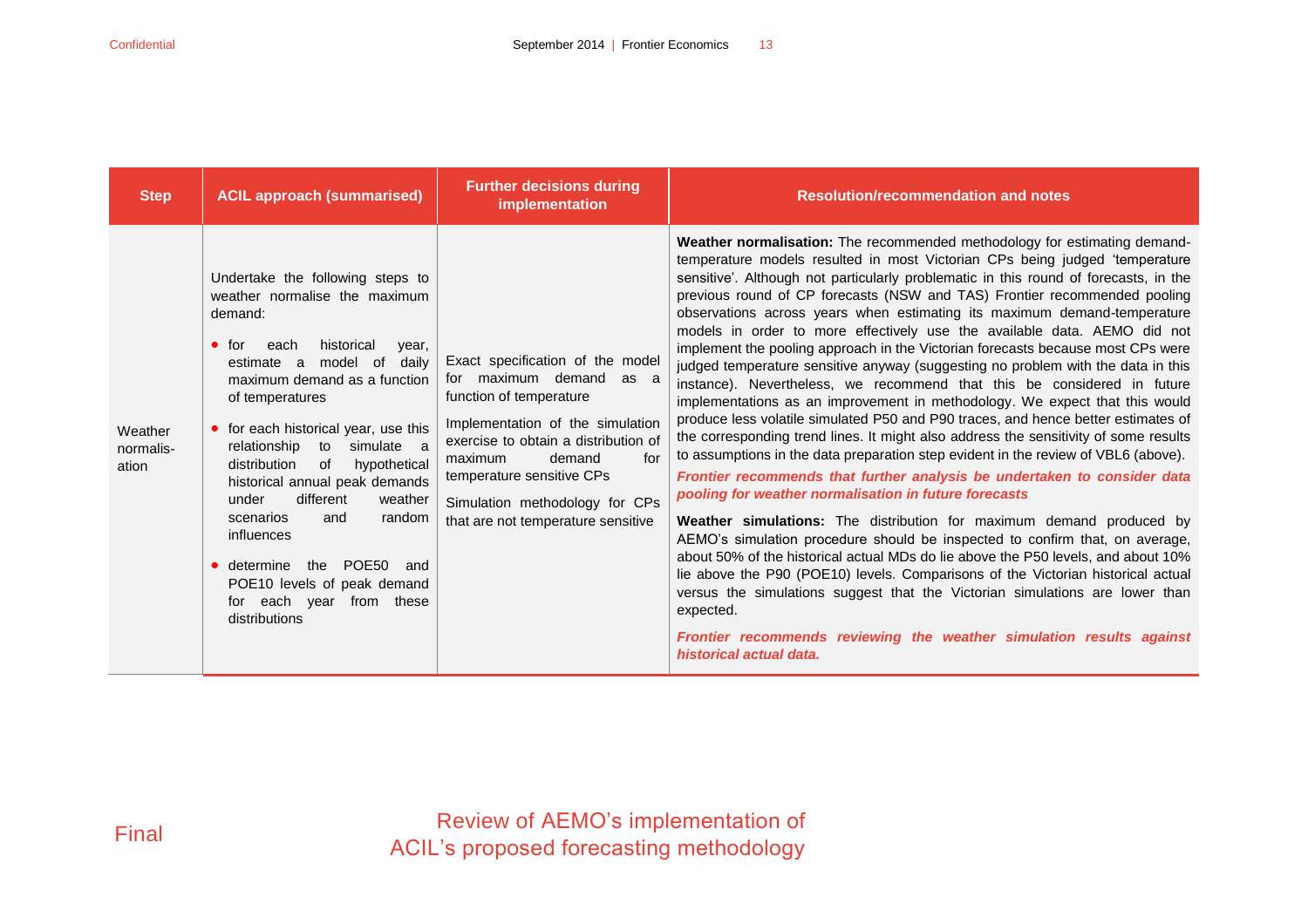| <b>Step</b>                                                   | <b>ACIL approach (summarised)</b>                                                                                                                                                                                                                                                                                                                                                                                                                                                                          | <b>Further decisions during</b><br>implementation                                                                                                                                                                                                                                                                                                                                                                                                       | <b>Resolution/recommendation and notes</b>                                                                                                                                                                                                                                                                                                                                                                                                                                                                                                                                                                                                                                                                                                                                                                                                                                                                                |
|---------------------------------------------------------------|------------------------------------------------------------------------------------------------------------------------------------------------------------------------------------------------------------------------------------------------------------------------------------------------------------------------------------------------------------------------------------------------------------------------------------------------------------------------------------------------------------|---------------------------------------------------------------------------------------------------------------------------------------------------------------------------------------------------------------------------------------------------------------------------------------------------------------------------------------------------------------------------------------------------------------------------------------------------------|---------------------------------------------------------------------------------------------------------------------------------------------------------------------------------------------------------------------------------------------------------------------------------------------------------------------------------------------------------------------------------------------------------------------------------------------------------------------------------------------------------------------------------------------------------------------------------------------------------------------------------------------------------------------------------------------------------------------------------------------------------------------------------------------------------------------------------------------------------------------------------------------------------------------------|
| Estimate<br>historical<br>trends                              | Regression is used to fit linear<br>trends through the<br>historical<br>POE50 and POE10 values                                                                                                                                                                                                                                                                                                                                                                                                             | Prior to estimating the trends,<br>AEMO<br>adjusts historical POE<br>values for block loads and load<br>transfers, and adds PV load.                                                                                                                                                                                                                                                                                                                    | The adjustments are not mentioned explicitly in the ACIL Report, but are required<br>to ensure that the estimated trend lines reflect underlying demand at the consumer<br>level.<br>During the Red Flag review we identified that the historical solar PV load was not<br>being correctly added back in the data. This resulted in (a) the underlying trends<br>for many CPs were lower than they should be, and (b) potential incorrect rejection<br>of linear trends. AEMO corrected this in the final forecasts.<br>The final approach appears reasonable and appropriate                                                                                                                                                                                                                                                                                                                                             |
| Select<br>starting<br>point<br>for<br>projecting<br>forecasts | The starting point for forecasting is<br>based in the last year for which<br>actual data are available.<br>ACIL recommends that, depending<br>on how far the last observed point<br>deviates from the trend line, the<br>forecasts should start either:<br>• "off the point": taking the most<br>weather<br>normalised<br>recent<br>observation, or<br>taking<br>"off<br>the<br>line":<br>the<br>$\bullet$<br>corresponding point on the fitted<br>time trend line through the<br>weather normalised data. | The decision for selecting the<br>starting point is based on whether<br>'the point is close to the line',<br>however no formal approach was<br><b>ACIL</b><br>prescribed<br>in<br>the<br>methodology.<br>During the review of the NSW/Tas<br>CP<br>forecasts.<br>Frontier<br>recommended a statistical test to<br>determine whether the<br>trend<br>model is "well specified", in which<br>case "off the line" should be used<br>as the starting point. | From a statistical point of view, "off the point" should only be used as the starting<br>point if the linear time trend regression model is not well specified, and hence does<br>not provide a good indication of future maximum demand. AEMO adopted and<br>correctly applied the statistical test recommended by Frontier.<br>Some problems were identified with the starting points in earlier draft forecasts<br>which were corrected for by AEMO in the final forecasts. For example:<br>- an inconsistency between the starting point and solar PV adjustments which<br>effectively resulted in 'double counting' of these adjustments (and forecasts which<br>were too low);<br>- incorrectly starting "off the point" in some cases where the statistical tests<br>accepted the linear trend and the last point was not an outlier<br>The recommended approach was implemented by AEMO in the final<br>forecasts |

Review of AEMO's implementation of ACIL's proposed forecasting methodology Final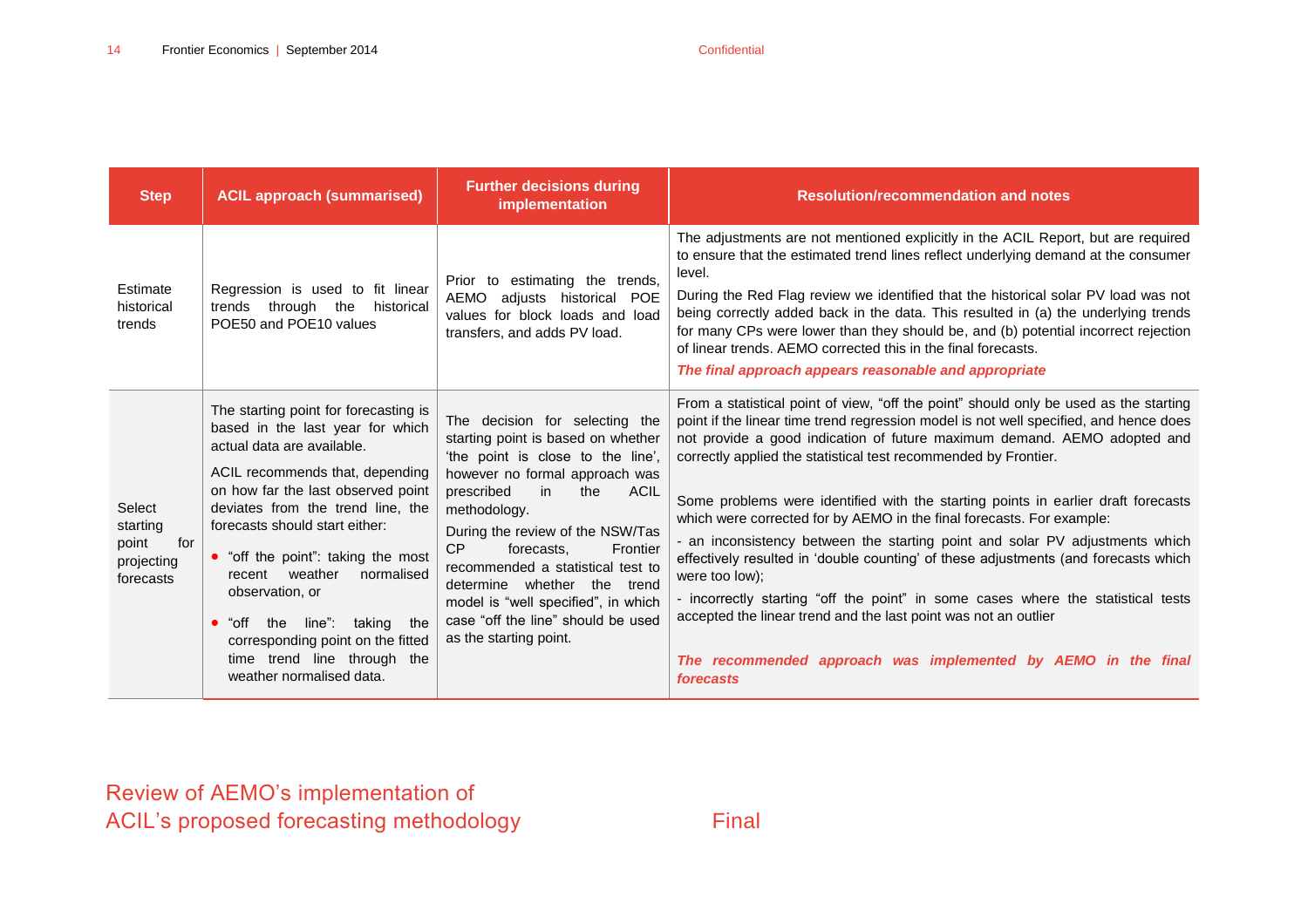| <b>Step</b>                  | <b>ACIL approach (summarised)</b>                                                                                                                                                                                                                                                                                                                                                                                                                                                                                                                           | <b>Further decisions during</b><br>implementation                                                                                                                    | <b>Resolution/recommendation and notes</b>                                                                                                                                                                                                                                                                                                                                                                                                                                                                                                                                                                                                                                                                                                                                                                                                                                                                                                                                                                                                                                                                                                                                                                                                                       |  |
|------------------------------|-------------------------------------------------------------------------------------------------------------------------------------------------------------------------------------------------------------------------------------------------------------------------------------------------------------------------------------------------------------------------------------------------------------------------------------------------------------------------------------------------------------------------------------------------------------|----------------------------------------------------------------------------------------------------------------------------------------------------------------------|------------------------------------------------------------------------------------------------------------------------------------------------------------------------------------------------------------------------------------------------------------------------------------------------------------------------------------------------------------------------------------------------------------------------------------------------------------------------------------------------------------------------------------------------------------------------------------------------------------------------------------------------------------------------------------------------------------------------------------------------------------------------------------------------------------------------------------------------------------------------------------------------------------------------------------------------------------------------------------------------------------------------------------------------------------------------------------------------------------------------------------------------------------------------------------------------------------------------------------------------------------------|--|
| Determine a<br>growth rate   | <b>ACIL</b><br>that<br>proposes<br>two<br>approaches be investigated to<br>determine the growth rate: (i) fitting<br>a linear time trend regression<br>model through the<br>historical<br>POE50 and POE10 series; and (ii)<br>estimating a regression model with<br>regional population as the driver.<br>The approach with the better fit to<br>the data is used to determine the<br>future growth rate, provided that<br>the estimated growth rate seems<br>reasonable. If the growth rate does<br>not seem reasonable, a zero<br>growth rate is assumed. | Some trends in the historical data<br>are nonlinear. When this is the<br>case, it is inappropriate to use a<br>linear trend line to determine the<br>growth rate.    | In the prior round (NSW and Tas) Frontier provided a statistical test to determine<br>when use of the linear time trend model for producing forecasts was inappropriate<br>due to nonlinearity. In cases where the statistical test rejected the use of the linear<br>trend model for producing the forecasts, Frontier recommended using judgement<br>to determine an appropriate alternative trend to use. Reasonable alternatives<br>include the local area population growth rate (as a proxy for customer numbers),<br>an upper limit of 4 per cent (as suggested by ACIL, since greater than 4 per cent is<br>unusual) or a lower limit of zero percent growth rate.<br>AEMO also used judgement to manually override a linear trend if this was less<br>than zero or more than 4 per cent. On average, these manual adjustments to the<br>baseline growth trends results in very small changes to the annual weighted<br>average growth across all CPs. As a result of the reconciliation process, the<br>average growth rates across CPs in the final forecasts are not affected by these<br>adjustments. However, the relative growth rates between CPs will be affected.<br>The recommended approach was implemented by AEMO in the final<br>forecasts |  |
| <b>Baseline</b><br>forecasts | Apply the selected growth rate to<br>the selected starting point to<br>produce baseline forecasts                                                                                                                                                                                                                                                                                                                                                                                                                                                           | Prior to applying the growth rate,<br>adjustments were made to the<br>starting point for PV and block<br>loads to reverse the adjustments<br>made in a previous step | AEMO's initial approach led to 'double counting' of the PV adjustment and some<br>load transfer adjustments being applied incorrectly when starting "off the point".<br>Frontier recommended changes to the procedure to overcome these issues, which<br>AEMO implemented for the final forecasts.<br>The recommended approach was implemented by AEMO in the final<br>forecasts                                                                                                                                                                                                                                                                                                                                                                                                                                                                                                                                                                                                                                                                                                                                                                                                                                                                                 |  |
|                              |                                                                                                                                                                                                                                                                                                                                                                                                                                                                                                                                                             |                                                                                                                                                                      |                                                                                                                                                                                                                                                                                                                                                                                                                                                                                                                                                                                                                                                                                                                                                                                                                                                                                                                                                                                                                                                                                                                                                                                                                                                                  |  |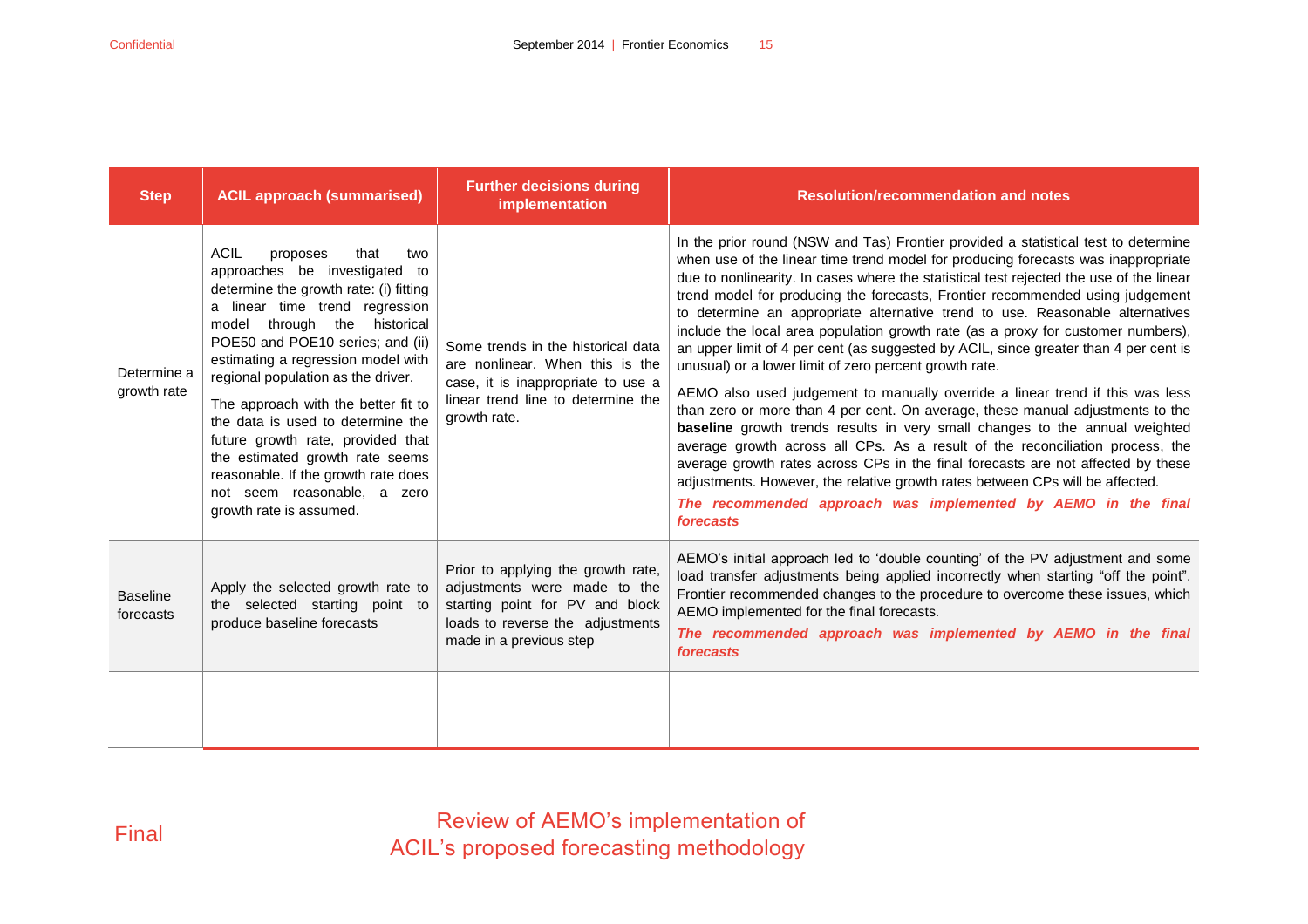| <b>Step</b>               | <b>ACIL approach (summarised)</b>                                                                                                                                                                                                                                                                                                                                                                     | <b>Further decisions during</b><br>implementation                                                                                                                                                                                                                                                                                                                                                                                                                                                                                                                                                                                                                                                                                                                       | <b>Resolution/recommendation and notes</b>                                                                                                                                                                                                                                                                                                                                                                                                                                                                                                                                                                                                                                                                                                                                                                                                                                                                                                                                                                                                                                                                                                                                       |
|---------------------------|-------------------------------------------------------------------------------------------------------------------------------------------------------------------------------------------------------------------------------------------------------------------------------------------------------------------------------------------------------------------------------------------------------|-------------------------------------------------------------------------------------------------------------------------------------------------------------------------------------------------------------------------------------------------------------------------------------------------------------------------------------------------------------------------------------------------------------------------------------------------------------------------------------------------------------------------------------------------------------------------------------------------------------------------------------------------------------------------------------------------------------------------------------------------------------------------|----------------------------------------------------------------------------------------------------------------------------------------------------------------------------------------------------------------------------------------------------------------------------------------------------------------------------------------------------------------------------------------------------------------------------------------------------------------------------------------------------------------------------------------------------------------------------------------------------------------------------------------------------------------------------------------------------------------------------------------------------------------------------------------------------------------------------------------------------------------------------------------------------------------------------------------------------------------------------------------------------------------------------------------------------------------------------------------------------------------------------------------------------------------------------------|
| Post-model<br>adjustments | Where necessary, make post<br>model adjustments to take into<br>account factors that are known, but<br>not yet incorporated into the trend<br>forecasts.<br>These factors include:<br>• new large block loads and load<br>transfers<br>• demand<br>side<br>management<br>initiatives<br>• impact of government policies<br>driving factors such as energy<br>efficiency and the uptake of<br>solar PV | ACIL does not appear to make<br>specific recommendations<br>for<br>post-model<br>adjustments,<br>but<br>discusses general principles and<br>identifies complications/difficulties.<br>We generally agree with ACIL.<br>These adjustments mostly require<br>expert judgment to estimate<br>deviations from existing trends.<br>AEMO has applied an approach<br>consistent with the NEFR 2014,<br>though decisions were required to<br>allocate/ pro-rate adjustments to<br>the CP level.<br>In some cases there is a switch<br>from a day time to a night time as<br>a result of increasing PV. The<br>timing of this switch was not<br>always the same for the POE50<br>and P90 (POE10) forecasts,<br>to complications in<br>which led<br>adjusting for PV by POE level | <b>Energy efficiency</b><br>The complications that ACIL identify (in estimating EE) are dealt with in AEMO's<br>NEFR, including estimation of the impact on maximum demand.<br>We understand that the approach applied by AEMO for adjusting the CP<br>forecasting for EE is based on a pro-rata adjustment of the NEFR EE estimate for<br>the state (based on customers per CP for building EE and residential customers<br>per CP for appliance EE).<br>Frontier compared the sum of all the P50 (POE50) and P90 (POE10) EE forecasts<br>across CPs against the corresponding forecast for EE in the 2014 NEFR, and<br>found them to be consistent. We understand that the EE MD in the 2014 NEFR<br>reflects the incremental EE (i.e. the deviation from trend), which is the correct<br>approach.<br>This approach appears reasonable and appropriate<br>We note that the P90 (POE10) estimates for EE are larger than the P50 (POE50)<br>estimates. This implicitly assumes that EE is positively correlated with demand (i.e.<br>there is more EE likely when demand is higher). This will narrow the range<br>between the final P50 (POE50) and P90 (POE10) MD forecasts. |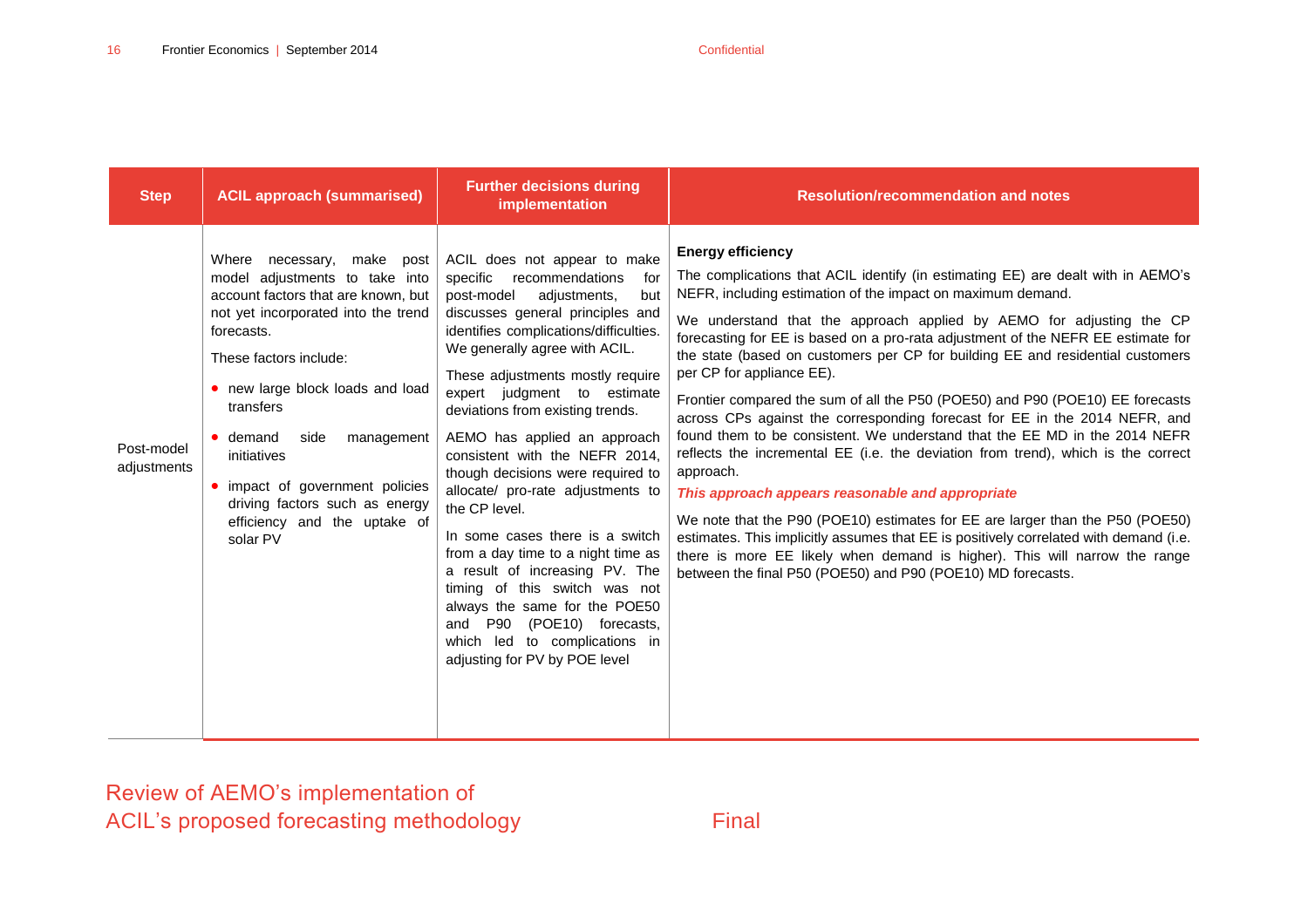| <b>Step</b> | <b>ACIL approach (summarised)</b> | <b>Further decisions during</b><br>implementation | <b>Resolution/recommendation and notes</b>                                                                                                                                                                                                                                                                                                                                                                                                                                                                                                                                                                                                                                                                                                                                                                                                                                                                                                                                                                             |
|-------------|-----------------------------------|---------------------------------------------------|------------------------------------------------------------------------------------------------------------------------------------------------------------------------------------------------------------------------------------------------------------------------------------------------------------------------------------------------------------------------------------------------------------------------------------------------------------------------------------------------------------------------------------------------------------------------------------------------------------------------------------------------------------------------------------------------------------------------------------------------------------------------------------------------------------------------------------------------------------------------------------------------------------------------------------------------------------------------------------------------------------------------|
|             |                                   |                                                   | <b>Solar PV</b><br>AEMO determines the PV forecast at CP level as a pro-rata allocation of the NEFR<br>system level PV estimate based on the residential customers per CP.<br>This approach appears reasonable and appropriate<br>The switch from day peak to night peak due to increasing PV potentially leads to<br>the P90 (POE10) MD forecast falling below the P50 (POE50) MD baseline<br>forecast. These anomalies are partly overcome in the reconciliation process. In the<br>previous round of forecasting (NSW and Tas) Frontier recommended an approach<br>to overcoming these anomalies in the baseline forecasts by applying the same<br>time of day for the P50 and P90 solar PV adjustments. This meant that the sum of<br>the P50 solar PV adjustments applied to the Vic CPs was higher than the NEFR<br>2014 Victorian P50 solar PV adjustment.<br>This approach was implemented by AEMO in the final forecasts. AEMO<br>changed the P50 time of MD to match the P90 time in Victoria. It would also |
|             |                                   |                                                   | be possible to change the P90 time to match the P50 time.<br>Theoretical statistical analysis showed that the current approach to combining<br>percentiles from the maximum demand and PV distributions is only valid under<br>certain assumptions. In general, it is not valid to add the percentile values from<br>different distributions, and this could lead to biases in the calculations, particularly<br>at the P90 (POE10) level.<br>Frontier recommends that further analysis be undertaken to address this<br>issue in future implementations                                                                                                                                                                                                                                                                                                                                                                                                                                                               |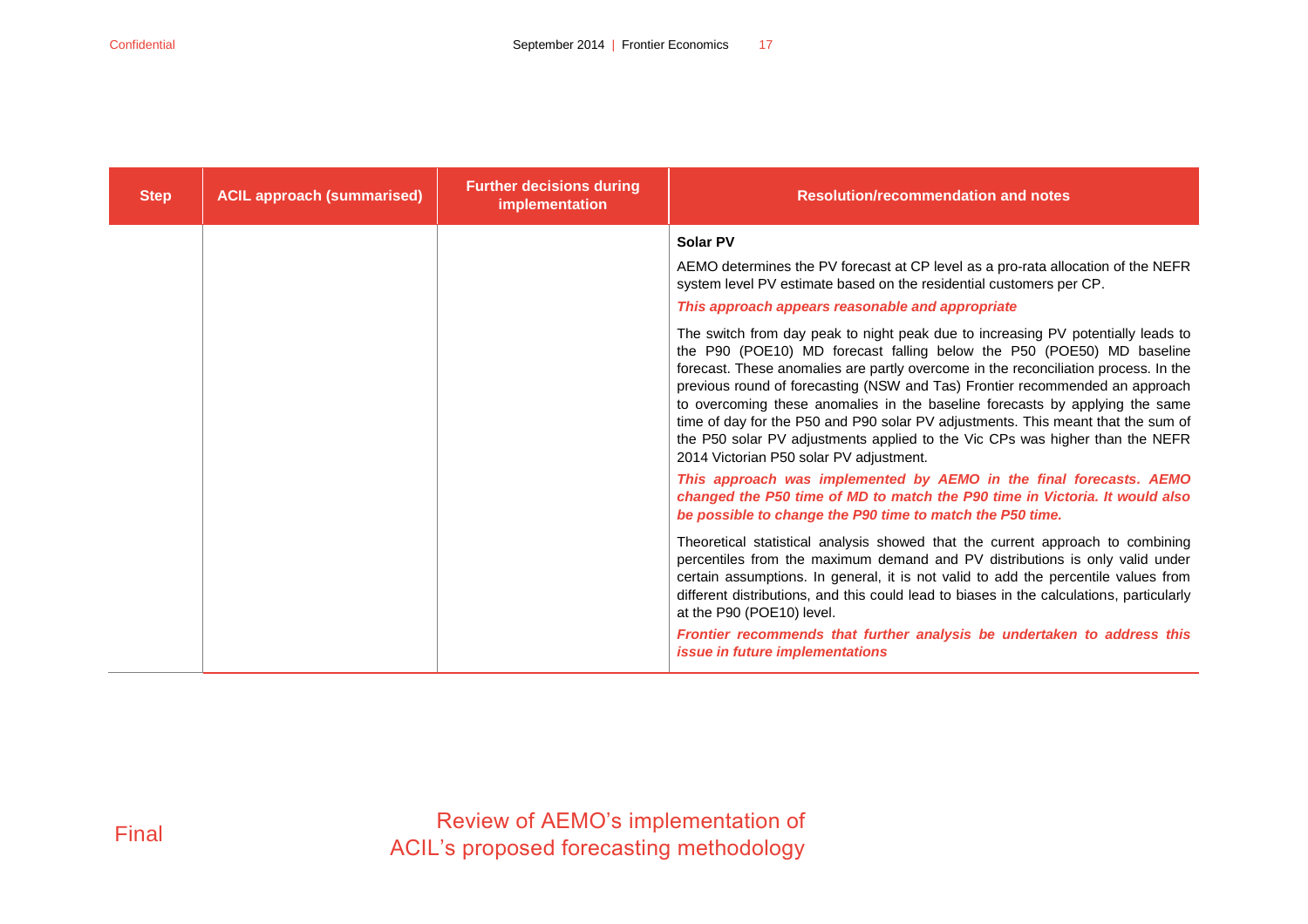| <b>Step</b>                                    | <b>ACIL approach (summarised)</b>                                                                                                                                                                                                                                                        | <b>Further decisions during</b><br>implementation                                                                                                                                                                                                                                                                                                                                                                                                                                                                                                                                                                                                              | <b>Resolution/recommendation and notes</b>                                                                                                                                                                                                                                                                                                                                                                                                                                                                                                                                                                                                                                                                                                                                                                                                                                                                                     |
|------------------------------------------------|------------------------------------------------------------------------------------------------------------------------------------------------------------------------------------------------------------------------------------------------------------------------------------------|----------------------------------------------------------------------------------------------------------------------------------------------------------------------------------------------------------------------------------------------------------------------------------------------------------------------------------------------------------------------------------------------------------------------------------------------------------------------------------------------------------------------------------------------------------------------------------------------------------------------------------------------------------------|--------------------------------------------------------------------------------------------------------------------------------------------------------------------------------------------------------------------------------------------------------------------------------------------------------------------------------------------------------------------------------------------------------------------------------------------------------------------------------------------------------------------------------------------------------------------------------------------------------------------------------------------------------------------------------------------------------------------------------------------------------------------------------------------------------------------------------------------------------------------------------------------------------------------------------|
| Reconciliati<br>on with<br>system<br>forecasts |                                                                                                                                                                                                                                                                                          |                                                                                                                                                                                                                                                                                                                                                                                                                                                                                                                                                                                                                                                                | AEMO estimates the diversity factor for each CP by averaging the annual diversity<br>factors for the latest five years. The switch from day peak to night peak due to<br>increasing PV is also likely to affect the relationship between maximum demand<br>and coincident maximum demand, and hence the diversity factor.<br><b>Frontier will work with AEMO to address this issue in future implementations</b>                                                                                                                                                                                                                                                                                                                                                                                                                                                                                                               |
|                                                | How to<br>calculate<br>for<br>diversity<br>factors<br>Scale the individual connection<br>connection point<br>point forecasts so that the totals of<br>the CP forecasts match the system<br>exempted<br>level (regional) forecasts.<br>its<br>because<br>forecasts<br>considered reliable | appropriate<br>each<br>Decide which CPs should be<br>from the re-scaling<br>are                                                                                                                                                                                                                                                                                                                                                                                                                                                                                                                                                                                | The scaling factors for the VIC CPs have negative trends in summer and positive<br>trends in winter over time. In some cases, the adjustment become quite material;<br>for example for Summer P50 the ratio between the system forecasts and the sum<br>of the CP forecasts falls from 97% to 90%. This is because the regional forecasts<br>grow at an average of just 0.1% per annum in summer compared with average CP<br>baseline forecast growth of 1.4% per annum and adjusted forecast growth of 0.9%<br>per annum. This means that the final reconciled forecasts for Victorian CPs in<br>Summer will tend to show low growth (in aggregate) due to the reconciliation<br>process and the slow growth in the regional forecasts, irrespective of the trends at<br>the CP level. The source of this discrepancy should be investigated.<br>Frontier will work with AEMO to address this issue in future implementations |
|                                                |                                                                                                                                                                                                                                                                                          | The scaling factor for P90 (POE10) is always considerably larger than for P50<br>(POE50). There is no theoretical reason why this should be the case. It suggests<br>that the simulated spread of MDs due to weather conditions is larger in the system<br>level forecasts than in the CP forecasts. The reason for this most likely lies in the<br>different approaches used to develop the weather simulations. The reconciliation<br>exercise overcomes the discrepancy between the approaches to some extent, but<br>the source of the discrepancy should be investigated.<br>Frontier will work with AEMO to address this issue in future implementations |                                                                                                                                                                                                                                                                                                                                                                                                                                                                                                                                                                                                                                                                                                                                                                                                                                                                                                                                |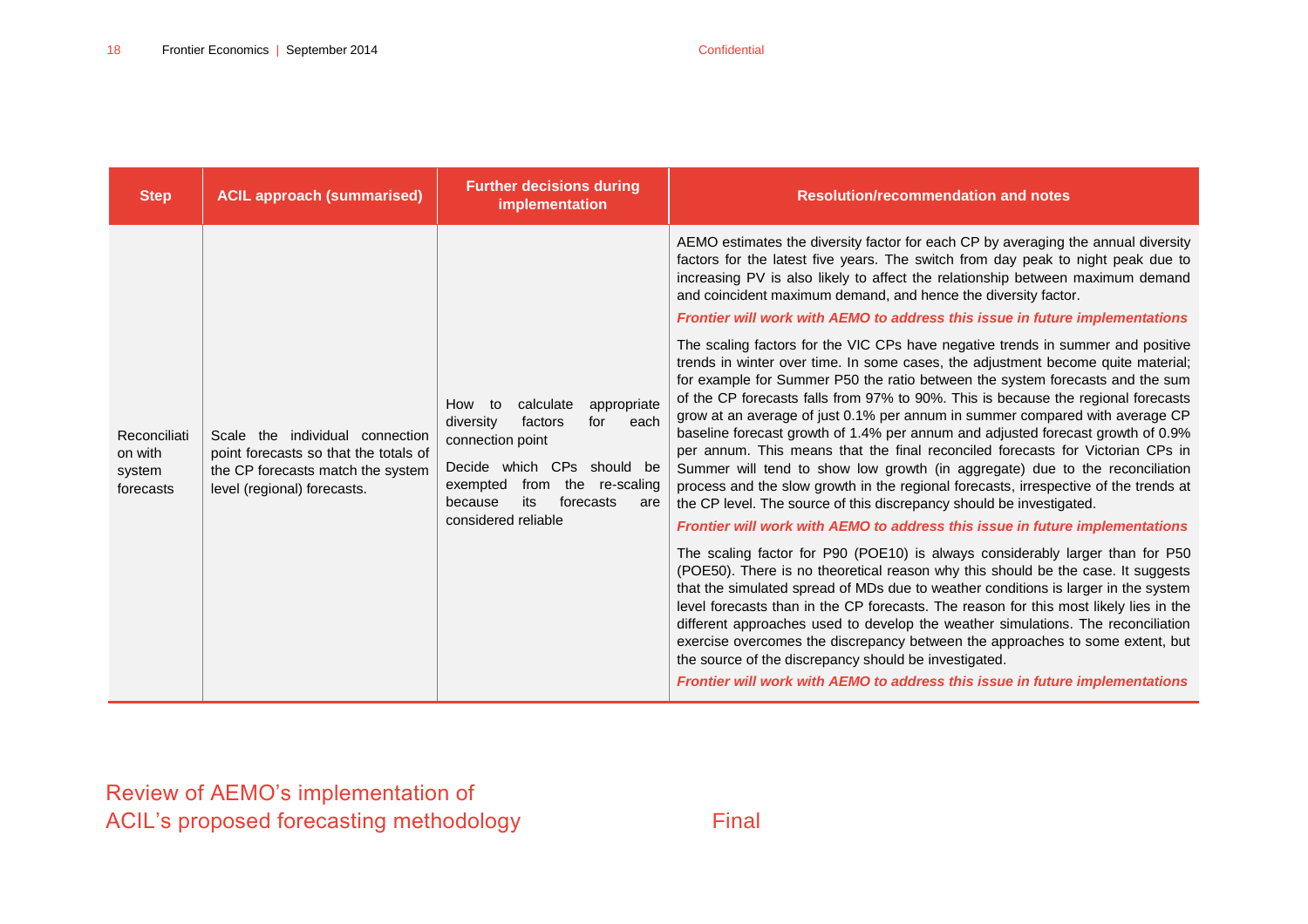### **3.1 Weather normalisation**

<span id="page-22-0"></span>ACIL's approach to weather normalising maximum demand consists of two main steps:

- estimating a regression model to determine the temperature sensitivity of the daily maximum demands in a season
- using this model to simulate the annual maximum demands under many different weather scenarios. The simulations also incorporate a random term that varies from simulation to simulation. The random term encapsulates unobserved idiosyncratic factors that impact maximum demand.

The simulation step results in a distribution of hypothetical annual maximum demands for each historical year. The maximum demand for each year at any level of POE can be obtained from the corresponding percentile of this distribution. The default temperature model selected by AEMO is shown in [Figure 6.](#page-22-1)

<span id="page-22-1"></span>Figure 6: 'Max min' temperature sensitivity model

|                 | $MD_d = \beta_0 + \beta_1$ maxtemp <sub>d</sub> + $\beta_2$ mintemp <sub>d</sub> + $\varepsilon$ |
|-----------------|--------------------------------------------------------------------------------------------------|
| where           |                                                                                                  |
| MD <sub>d</sub> | is the daily maximum demand for day $d$                                                          |
| $maxtemp_d$     | is the maximum daily temperature for day $d$                                                     |
| $m$ intem $p_d$ | is the minimum daily temperature for day $d$                                                     |

*Source: Adapted from the ACIL Report*

A recurring issue from the weather normalisation process in these connection point forecasts is that, for many CPs that are temperature sensitive, the weather normalised demands, i.e. the simulated historical POE50 and POE10 demands, are quite volatile from year to year. Since the main aim of weather normalisation is to produce like-with-like comparisons of demand over time by eliminating the impact of weather on demand, it is likely that the observed volatility in the weather normalised demand is to some extent due to the small sample sizes used to estimate the temperature sensitivity models.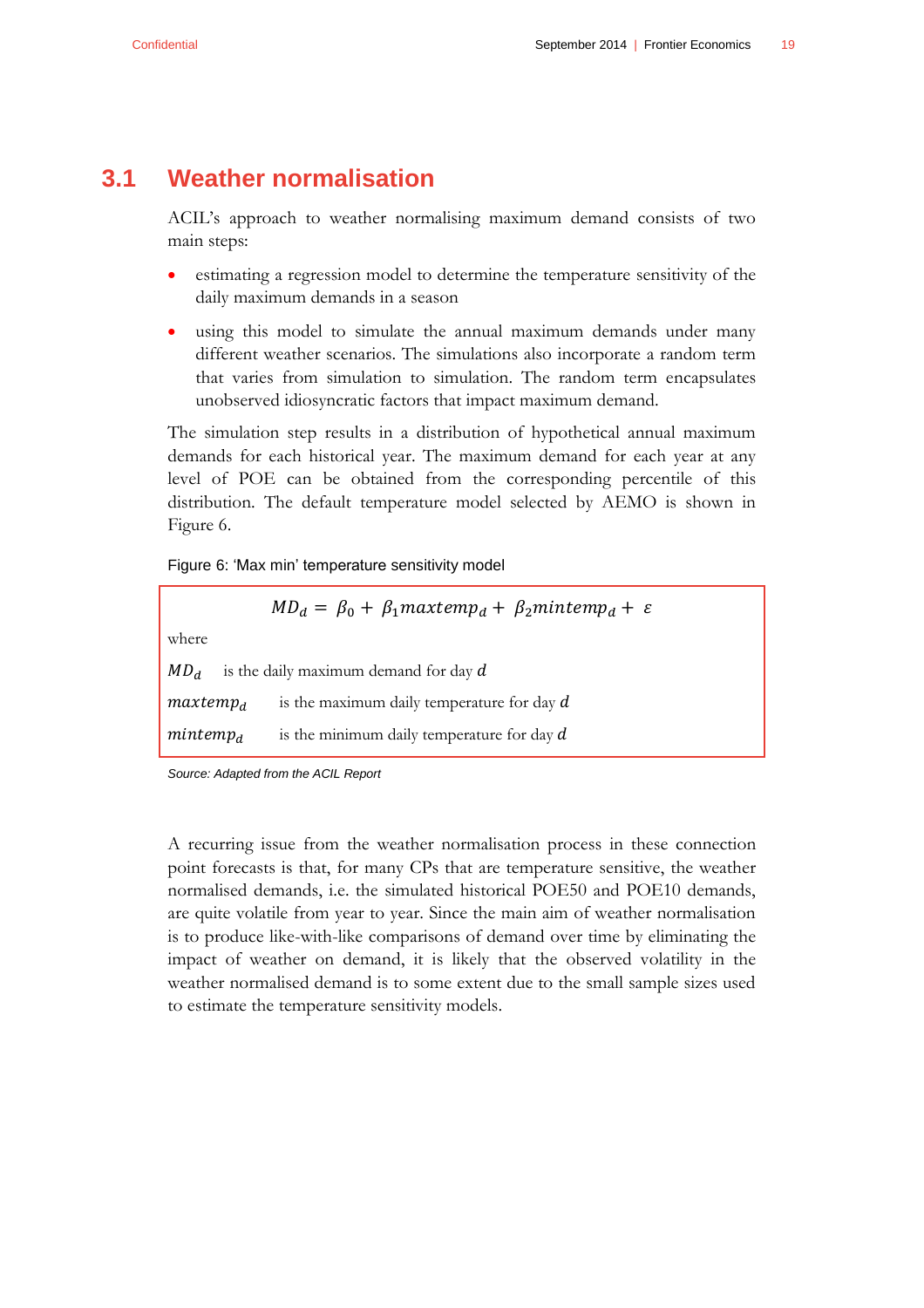$\overline{a}$ 

Frontier suggested that the issue of volatile simulated demand could be addressed by pooling the data across years when estimating the temperature sensitivity models.<sup>6</sup> Using a sample that covers several years has the following benefits:

- it increases the range of temperatures included in the estimation which leads to more precise estimates of the coefficients. The increased spread of temperatures also overcomes the problem that in mild years it is difficult to obtain statistically significant coefficients because the weather was too mild to evoke much demand response. Both of these factors will result in less instances of a CP being deemed to be not temperature sensitive.
- it increases the sample size, which further improves the precision of the estimates.
- it smoothes the estimated temperature sensitivity coefficients over time, which will result in less volatile weather normalised demands. This should also benefit the step where a trend line is fitted through the POE50 and POE10 historical maximum demands.

AEMO investigated the pooling of data in the previous round of forecasts for NSW and Tas. In earlier forecasting processes, it was not applied to the final forecasts, partly due to time constraints and partly to adhere to the published methodology for this round of forecasts. In this round of forecasting for Victoria there were fewer temperature insensitive connection points so this was less of an issue in this regard [\(Figure 7\)](#page-24-1). For the reasons outlined above, Frontier recommends that further analysis should be undertaken to address this issue in future implementations, and we understand that AEMO is considering this.

The pooled model recommended by Frontier includes yearly dummy variables to capture differences in the average level of demand from year to year. But determining the best approach to pooling the data across years requires further investigation.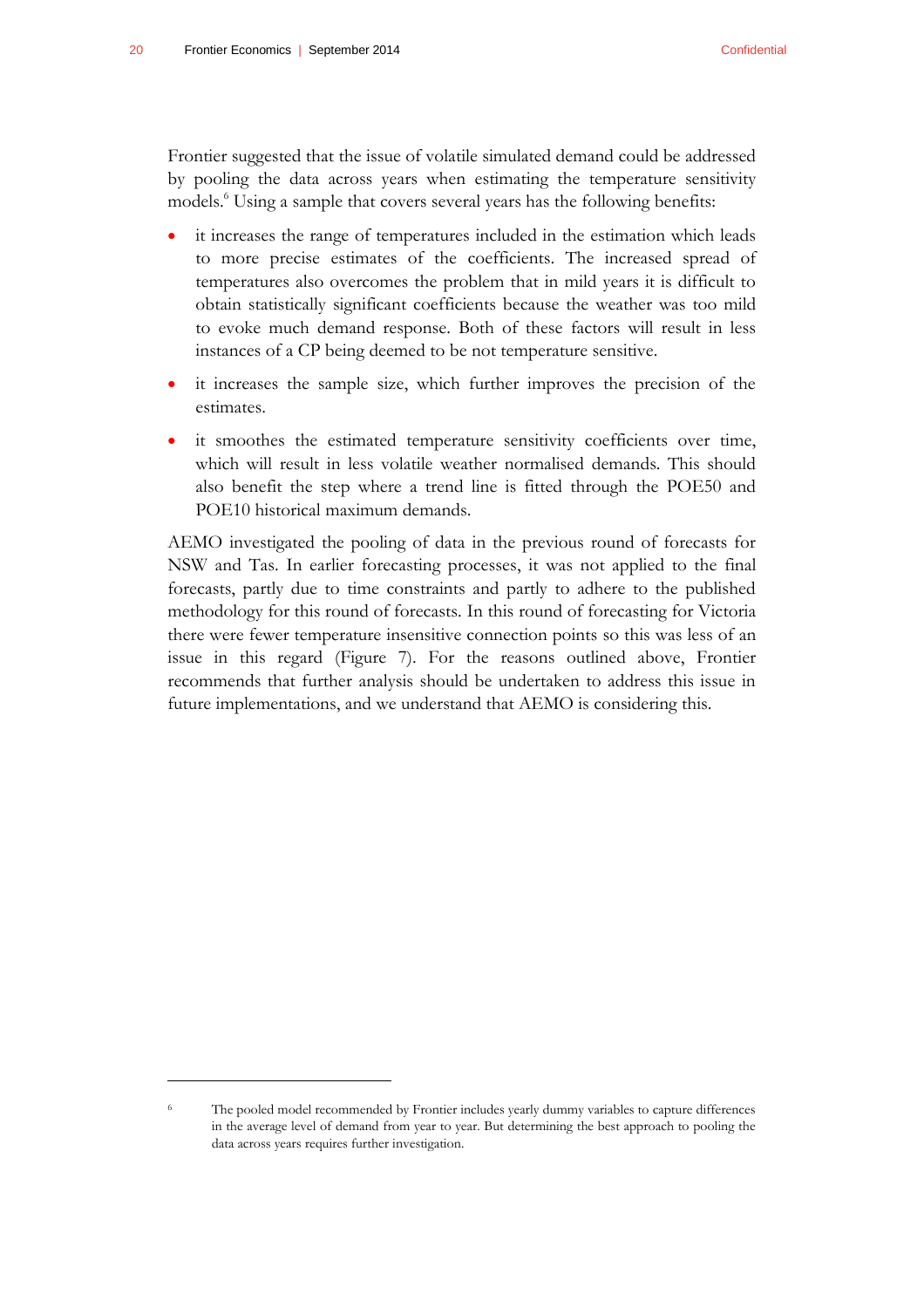

<span id="page-24-1"></span>Figure 7: Temperature sensitivity of Victorian CPs

*Source: Frontier Economics analysis of data provided by AEMO*

## <span id="page-24-0"></span>**3.2 Historical trends in MDs and starting points for the forecasts**

ACIL's methodology to determine growth rates includes fitting a linear trend line through the historical weather normalised MD data. If a linear trend fits the data well, then it would be appropriate to obtain the forecasts for future MDs by extrapolating the linear trend line, referred to as forecasting 'off the line'.

For a number of CPs it appears that the time trend is non-linear or that there is a structural break in the series. If there is a non-linear trend in the data, or a structural break, then it is inappropriate to forecast 'off the line'. It is also inappropriate to use growth rate implied by the trend line in the forecast. There is indeed an argument that in such cases it is preferable to start the forecasts 'off the point', i.e. to use the last weather normalised observation as the starting point for producing the forecasts.

ACIL's approach to choosing between these two options relies on how far apart the two values are, with a preference for starting 'off the point' if the values are far apart. However, ACIL provided only limited guidance as to when these values are 'far apart'. Unfortunately, the sample sizes involved are too small, typically only 8 observations, to undertake a detailed investigation of non-linear trends and structural breaks. Instead Frontier has recommended the following two simple statistical tests to assist in deciding between the two starting point options:

 **Test for linear trend.** Include a quadratic term in the time trend model and test whether the coefficient on the quadratic term is statistically significant.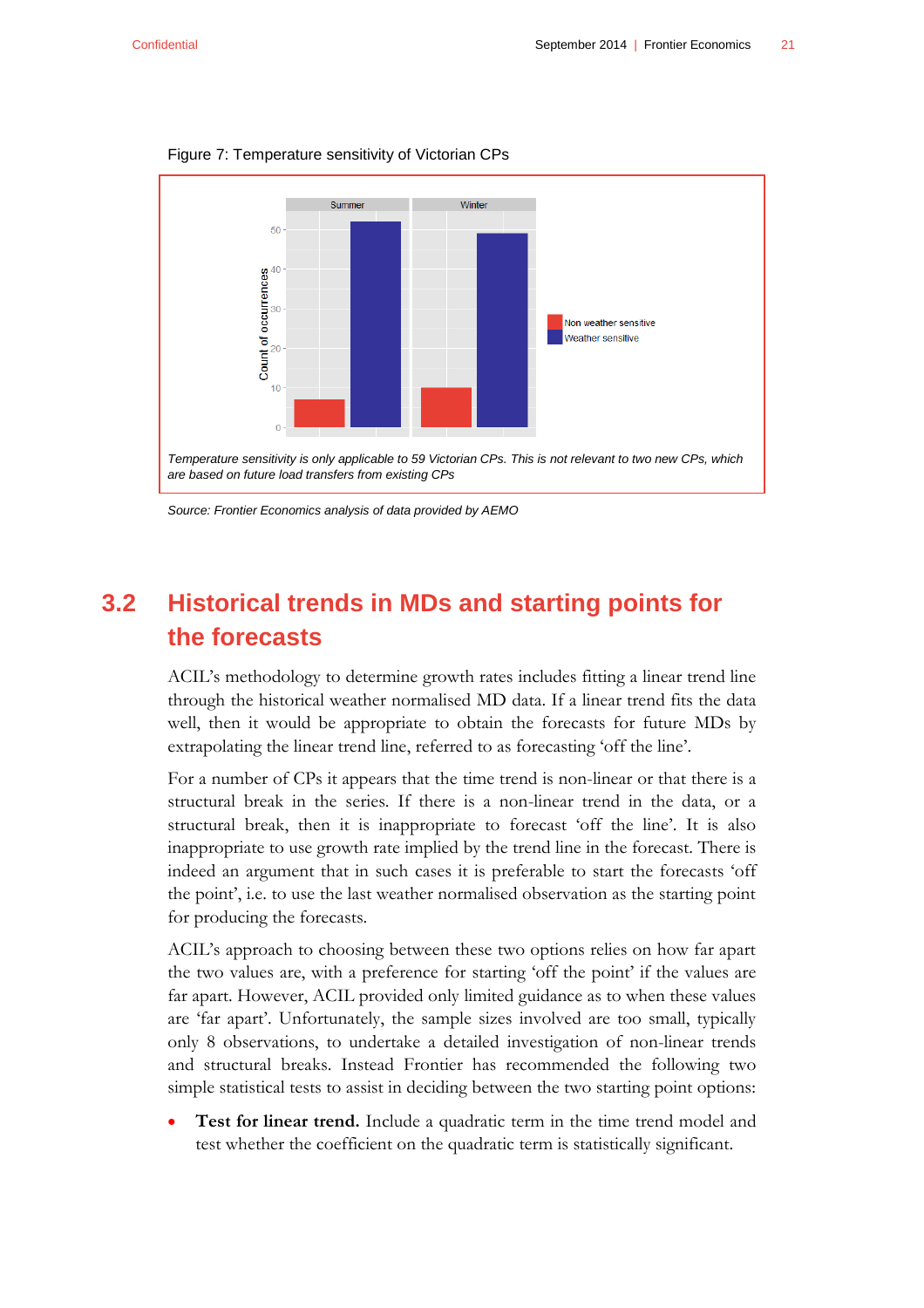**Test for outlier**. Test whether the last weather normalised observation is an outlier for the linear trend model by testing the significance of the 'external' or 'jacknifed' studentised residual. This can be done by including a dummy variable in the linear trend regression, with the dummy variable equal to one for the last year and zero for other years, and testing whether or not the coefficient on the dummy variable is statistically significant.

Frontier recommended that the 'off the line' starting point be used only in cases where the above tests accepted linear trend and rejected the outlier. If either the trend was found to non-linear or the last point to be an outlier, then the forecasts should be starting 'off the point'. In this case, subjective judgement should be used to decide whether the appropriate growth rate is the population growth rate in the area where the CP was located, or a zero growth rate.

AEMO has adopted Frontier's recommendation. [Table 2](#page-25-1) summarises the number of instances when the tests determined that the forecasts should be taken 'off the line' versus 'off the point' in Victoria. Forecasts for two future CPs (BTS66 and DPTS) have a starting point in 2017/2018 based on future load transfers from existing CPs (not off the point or the line).

| <b>Starting point</b>                                         | <b>VIC</b>     |        |  |
|---------------------------------------------------------------|----------------|--------|--|
|                                                               | Summer         | Winter |  |
| Off the line                                                  | 38             | 29     |  |
| Off the point                                                 | 21             | 30     |  |
| New CPs (based on future load transfers from<br>existing CPs) | $\overline{2}$ | 2      |  |
| <b>Total number of CPs</b>                                    | 61             | 61     |  |

#### <span id="page-25-1"></span>Table 2: Starting points used for CPs

<span id="page-25-0"></span>*Source: Frontier Economics analysis of data provided by AEMO*

### **3.3 Issues related to solar PV**

#### *Shift in the timing of maximum demand*

The increased adoption of solar PV generation is predicted to lead to a change in the time of the MD in Victoria from afternoon to evening in the later years of the forecasts (for example in P50 for Summer). ACIL's methodology does not take explicit account of the time at which MD occurs. However, a shift in the timing of MD impacts on several aspects of the methodology. For example, the diversity factor used to convert the MD into coincident maximum demand at the time of system peak can be expected to be quite different for a day peak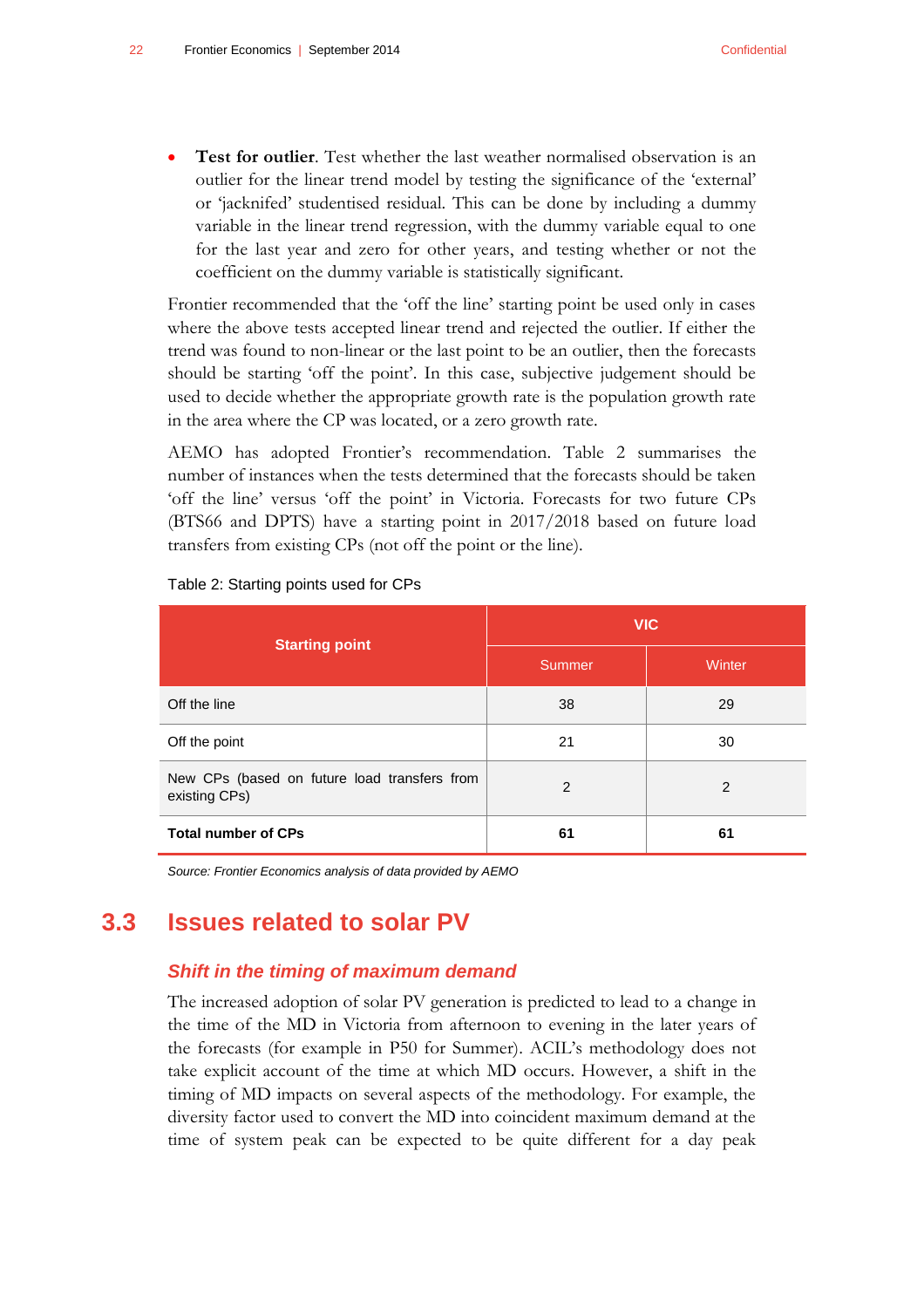compared to a night peak. Similarly, the appropriate adjustment made for the contribution of PV will be different depending on whether the peak is a day time or a night time peak.

ACIL's methodology is essentially a static methodology with respect to the timing of MD. This works satisfactorily in jurisdictions and eras when the time of day at which MD occurs stays fairly constant from year to year. Winter MDs tend to fit this situation. Summer MDs tend to be less static, they can occur across a range of hours of the day. Hence time of day effects have some influence in determining the level of MD.

The shift from having MD during the day versus at night amplifies this issue. In a previous forecasting exercise for NSW and Tasmanian CPs, AEMO found that for quite a number of CPs, applying ACIL's methodology produced baseline forecasts for the P90 (POE10) MDs that are lower than the P50 (POE50) MD forecasts. These anomalies disappear in most cases in the reconciliation process. However, the underlying issue is still present.

In the NSW and Tasmania CP review, Frontier recommended an approach to addressing these anomalies in the baseline forecasts that involved estimating the solar PV output for the same MD time of day in the P50 scenario as the P90 (POE10). This approach overcomes the problem of the baseline P50 (POE50) forecasts exceeding the P90 (POE10) forecasts. AEMO have implemented this approach in the Victorian CP forecasts by changing the P50 time of MD to match the P90 time of MD.

#### *Adjusting for PV by POE level*

 $\overline{a}$ 

The current approach to adjusting forecasts for the impact of PV generation at the P50 (POE50) and P90 (POE10) levels is to subtract the forecast P50 (POE50) level of solar PV generation from the P50 (POE50) adjusted forecast MD, and to subtract the forecast P90 (POE10) level of PV generation from the P90 (POE10) adjusted forecast MD. Statistical analysis shows that this approach is only valid under the extreme assumption that PV and adjusted MD are perfectly correlated.<sup>7</sup> While the approach is valid at the POE50 level under fairly broad conditions, in general it is not valid to do this for other POE levels, and it could produce quite misleading results at the P90 (POE10) level.<sup>8</sup>

<sup>7</sup> This result holds if both PV and adjusted MD are normally distributed. If they are not normally distributed, the analysis becomes considerably more complicated and it is unlikely that general results can be established.

<sup>8</sup> For example, at the POE50 level the approach is valid if the distributions involved are symmetrical. However, this does not generalise to other POE levels.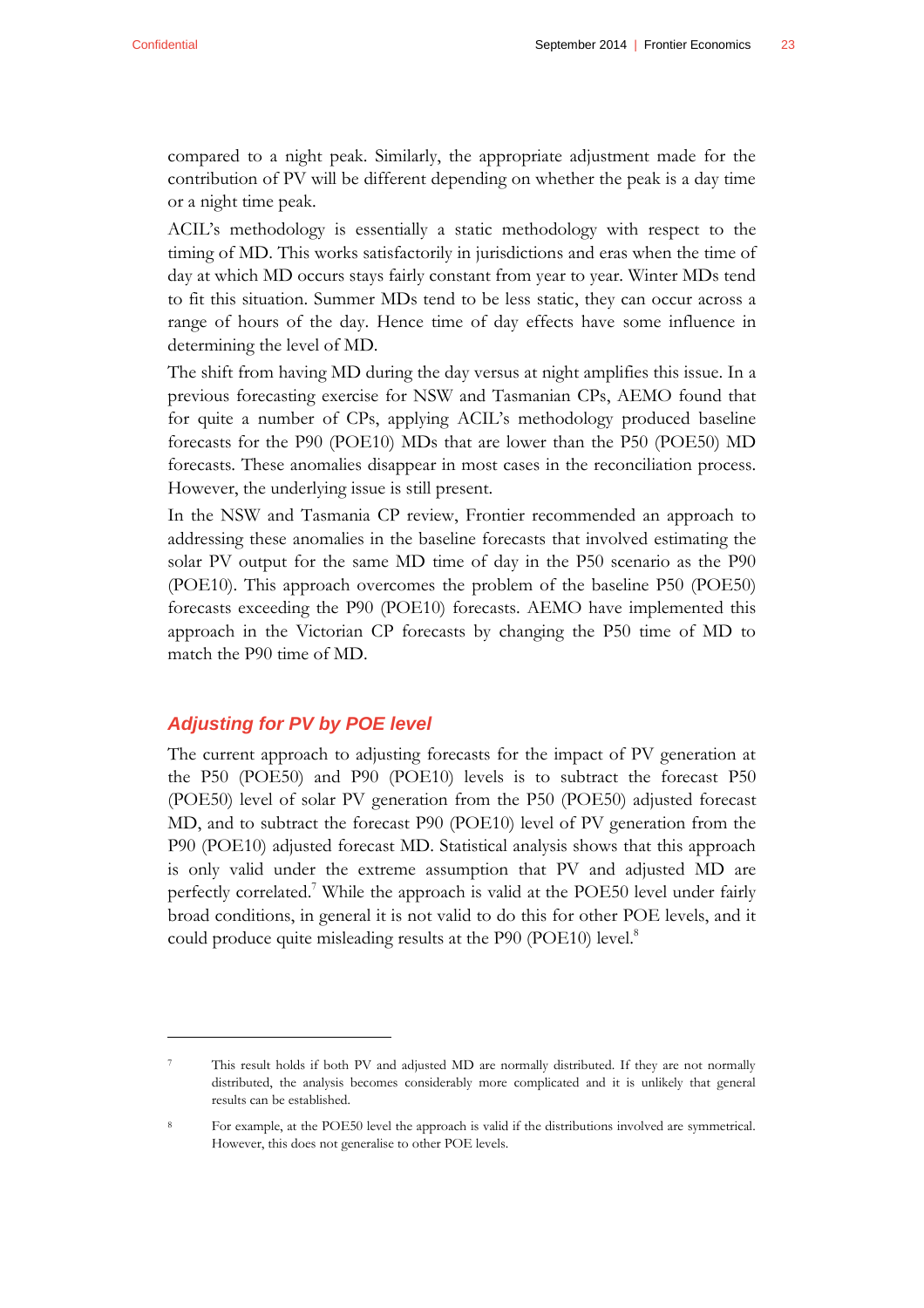Developing an approach to adjusting for PV, when both the PV and adjusted MD forecasts are assumed to be random variables, that is statistically valid under more general conditions is a fairly complex task that requires further analysis.

We note, however, that AEMO's current approach is consistent with the approach adopted in the 2014 NEFR, which appears to apply a P90 (POE10) level of PV generation to P90 (POE10) MD. In contrast, the 2013 NEFR applied P50 (POE50) PV generation to P90 (POE10) MD.

## <span id="page-27-0"></span>**4 Assessment of AEMO's forecasting procedure**

On the basis of our review of AEMO's implementation of the maximum demand forecasting methodology for the Victorian CPs, Frontier confirms that AEMO has correctly implemented ACIL's proposed methodology, subject to some modifications to address issues that arose during the implementation process.

Our overall assessment of the implementation of the methodology is that it meets the standard of good industry practice. ACIL's proposed methodology has been implemented in a professional manner, and where issues of concern have arisen during the implementation of the methodology, all reasonable steps have been taken, within the time and resource constraints, to ensure the statistical integrity of the forecasts.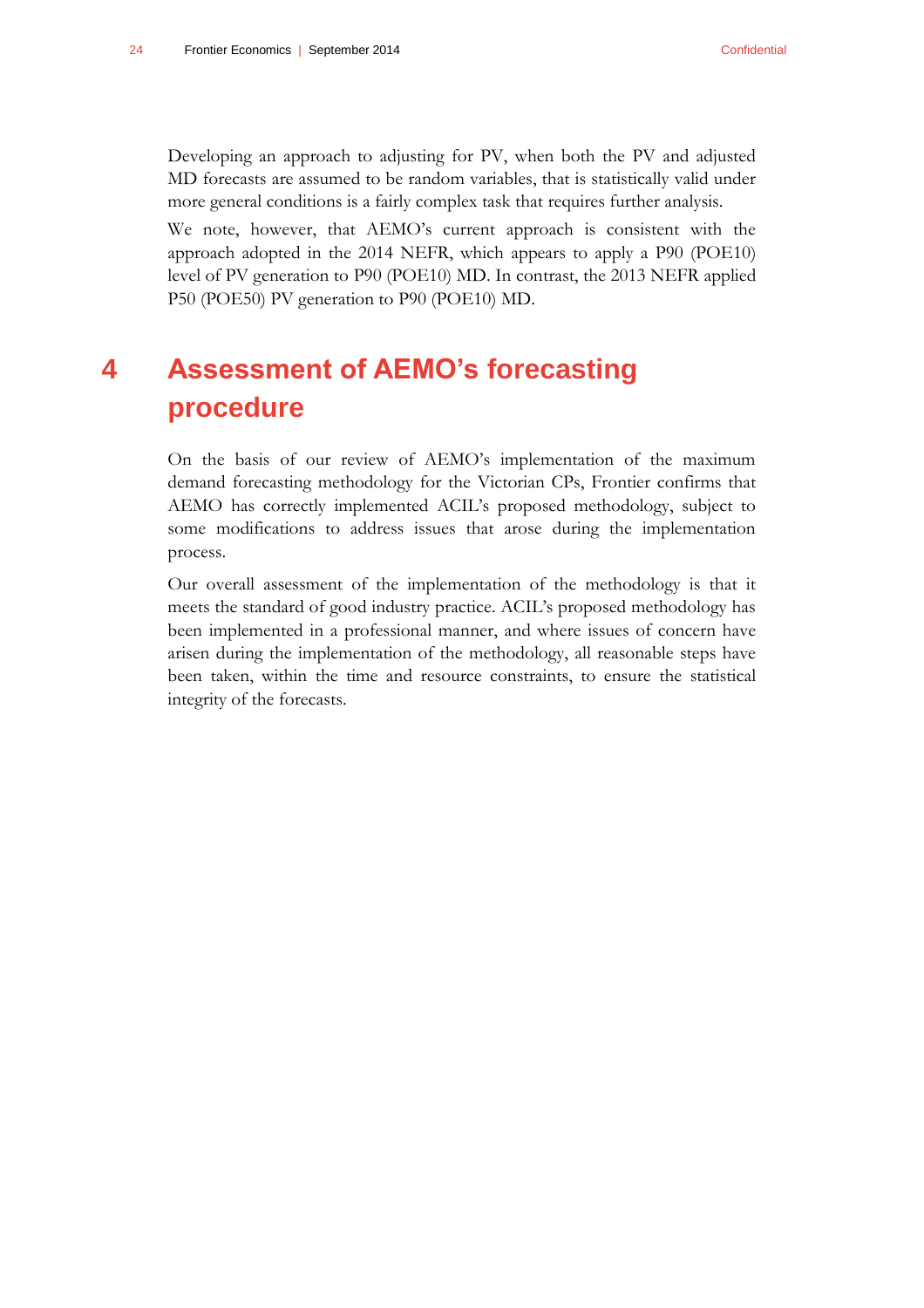Frontier Economics Pty Ltd in Australia is a member of the Frontier Economics network, which consists of separate companies based in Australia (Melbourne & Sydney) and Europe (Brussels, Cologne, Dublin, London & Madrid). The companies are independently owned, and legal commitments entered into by any one company do not impose any obligations on other companies in the network. All views expressed in this document are the views of Frontier Economics Pty Ltd.

#### Disclaimer

None of Frontier Economics Pty Ltd (including the directors and employees) make any representation or warranty as to the accuracy or completeness of this report. Nor shall they have any liability (whether arising from negligence or otherwise) for any representations (express or implied) or information contained in, or for any omissions from, the report or any written or oral communications transmitted in the course of the project.